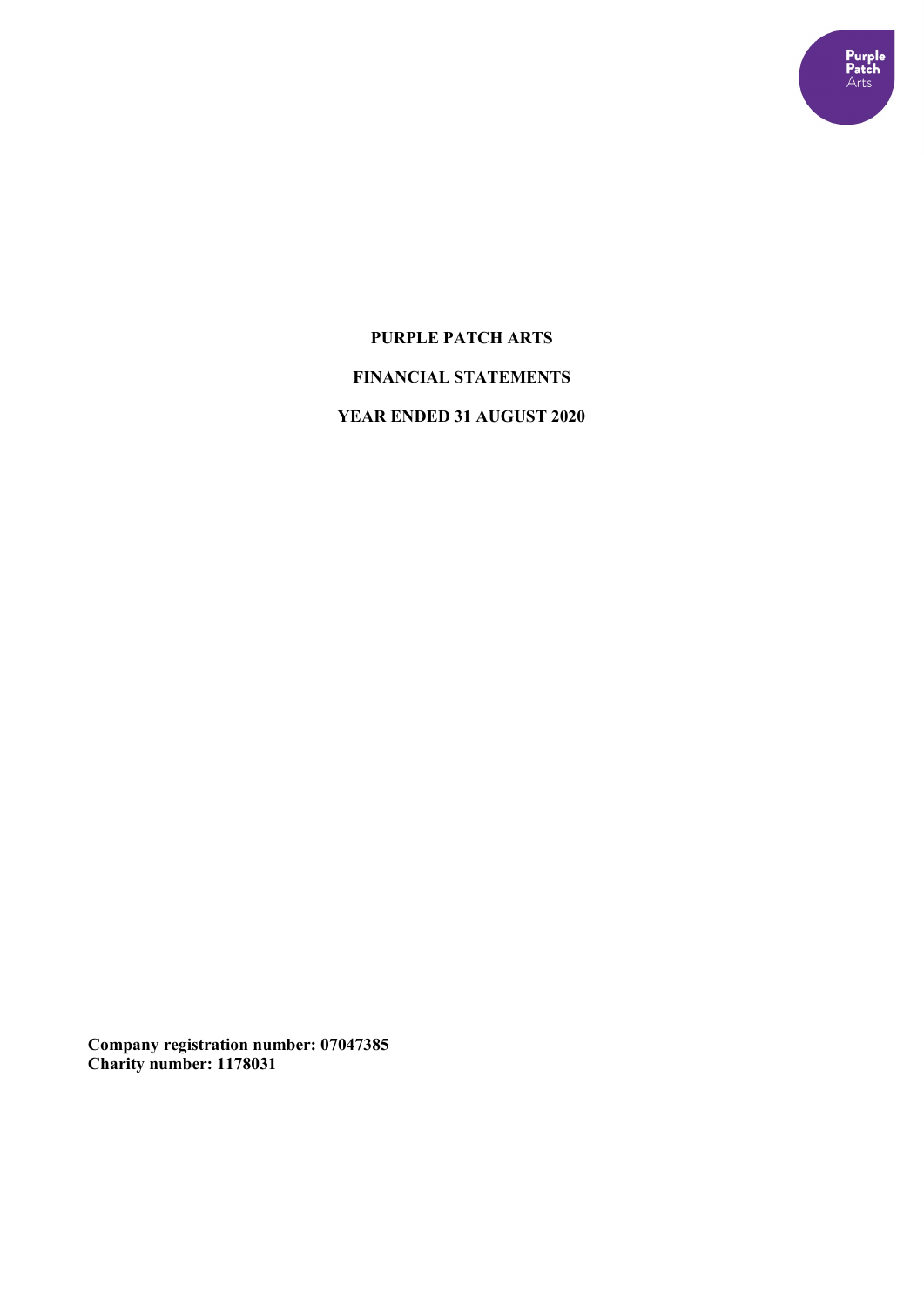## **CONTENTS**

## **Pages**

| Company information                           |           |
|-----------------------------------------------|-----------|
| Report of the Trustees                        | $2 - 11$  |
| Independent Examiners' report to the Trustees | 12        |
| Statement of financial activities             | 13        |
| Balance sheet                                 | 14        |
| Notes to the financial statements             | $15 - 21$ |
| Detailed Statement of Financial Activities    | 22        |
| Analysis of Charitable Funds                  | 23        |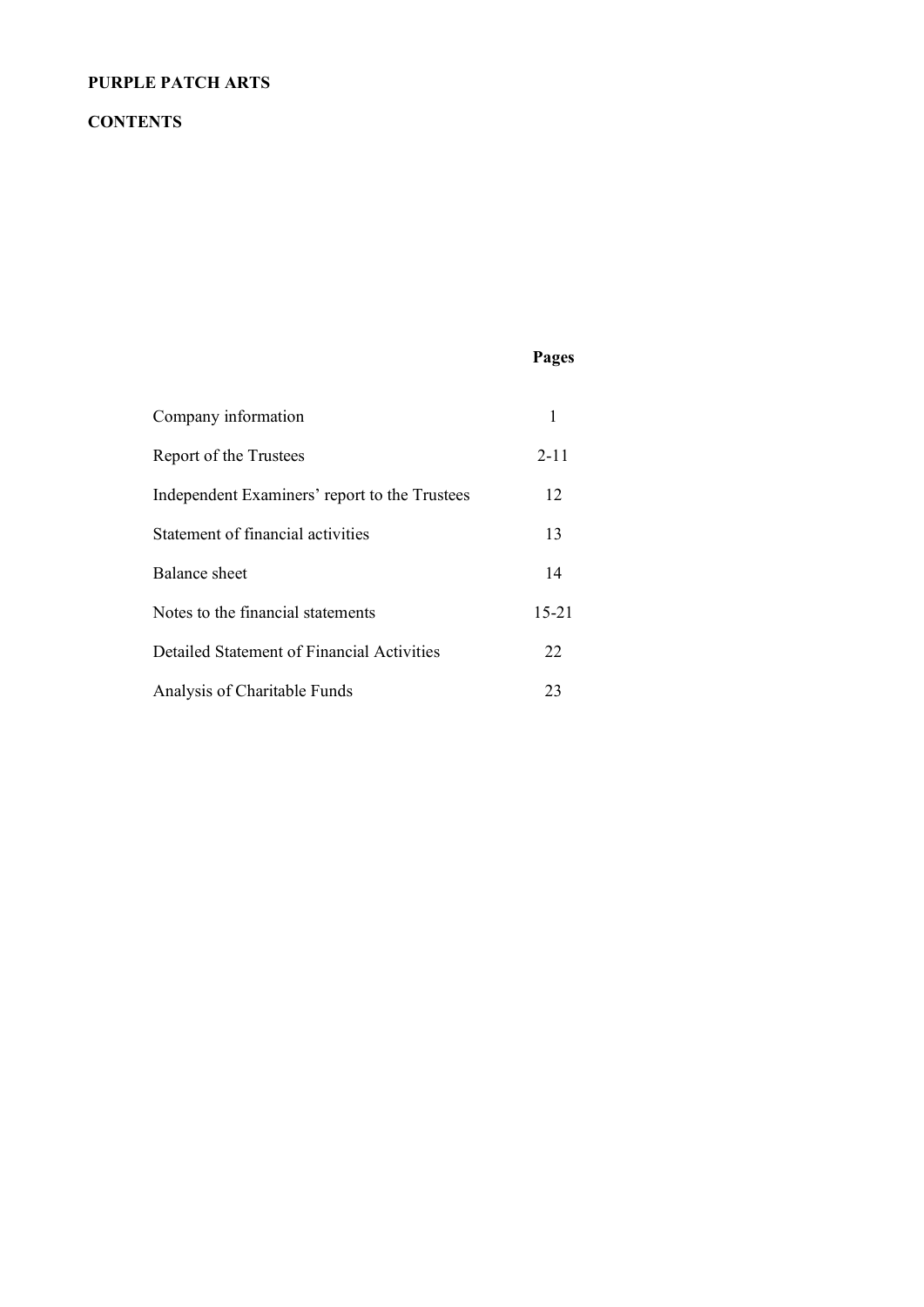#### **Company information**

**Registered Company number** 07047385 (England and Wales)

**Registered Charity number** 1178031

## **Registered office**

Hillside Enterprise Centre Beeston Road Leeds West Yorkshire LS11 8ND

#### **Trustees**

D L Allan C E Stubbs A M Van Der Vert A L Clow J D Coram – appointed 3rd September 2020

The trustees are also the directors of the company.

#### **Accountants**

Wheawill & Sudworth Limited Chartered Accountants 35 Westgate Huddersfield HD1 1PA

#### **Bankers**

Santander Ban k UK PLC Bridle Road Bootle Merseyside L30 4GB

**Chief Executive Officer** F Rodgers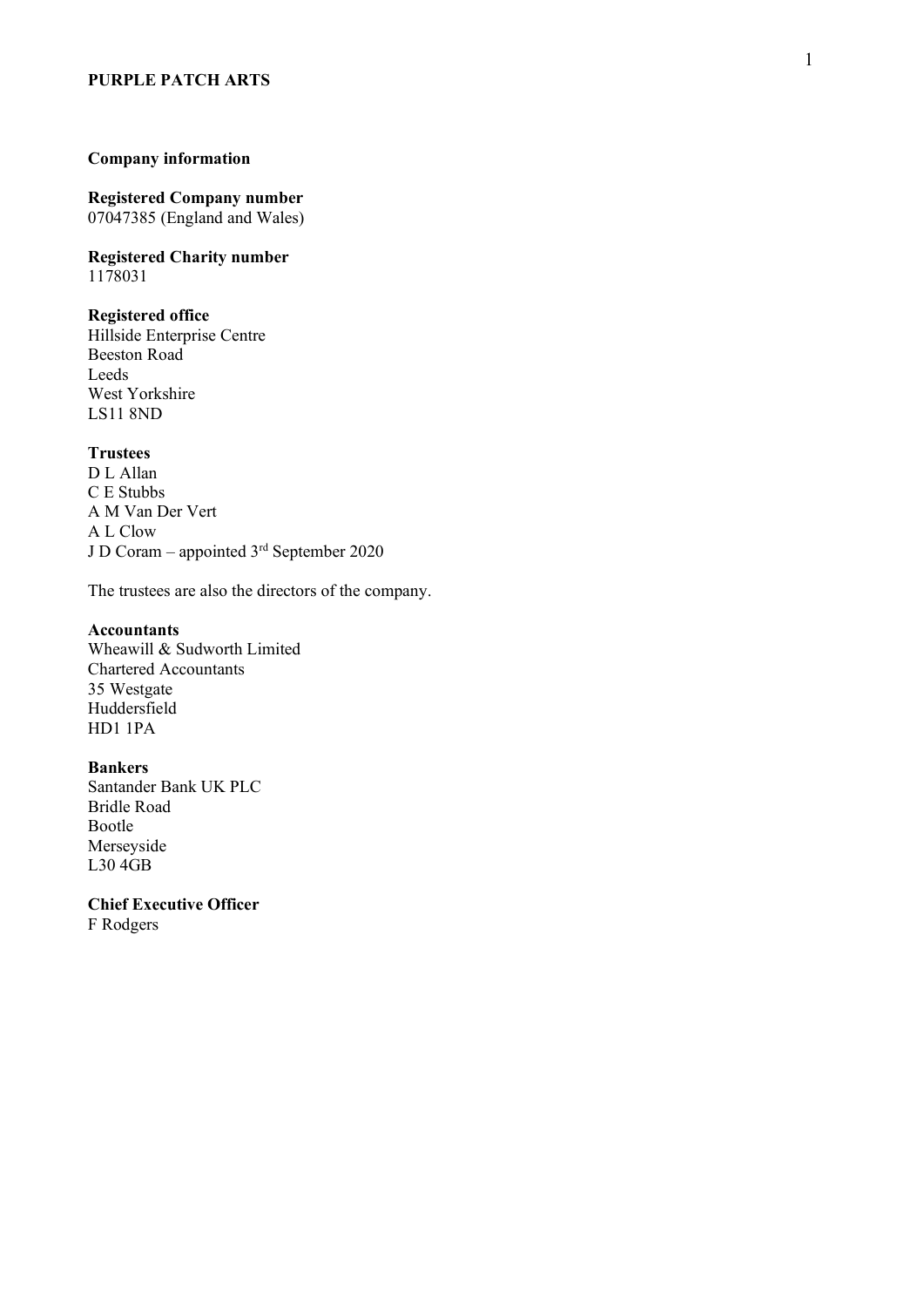#### **REPORT OF THE TRUSTEES**

### **YEAR ENDED 31 AUGUST 2020**

The Trustees, who are also Directors for the purposes of company law, present their report and the unaudited financial statements of the charity for the year ended 31 August 2020.

#### **REFERENCE AND ADMINISTRATIVE DETAILS**

| Registered charity name            | Purple Patch Arts                                        |
|------------------------------------|----------------------------------------------------------|
| <b>Charity registration number</b> | 1178031                                                  |
| Company registration number        | 07047385 (England and Wales)                             |
| <b>Registered office</b>           | Hillside Enterprise Centre, Beeston Road, Leeds LS11 8ND |

#### **Trustees**

For the purposes of the Companies Act 2006, the Board of Trustees is the Board of Directors of the charitable company and is referred to as the Trustees throughout this report.

The Trustees of Purple Patch Arts during the period and to the date of signing this report are as follows:

| <b>Independent Examiner</b> | Wheawill and Sudworth Limited |
|-----------------------------|-------------------------------|
| Jeremy David Coram          | - appointed 3 September 2020  |
| Andrew Leslie Clow          |                               |
| Alison Mary Van Der Vert    |                               |
| Carley Ellen Stubbs         |                               |
| David Leslie Allan (Chair)  |                               |

#### **Governing Documents**

Purple Patch Arts is a charitable company limited by guarantee, incorporated on 17 October 2009 and registered as a charity on 20 April 2018.

The charity is controlled by its governing document, its Articles of Association and constitutes a limited company, limited by guarantee, as defined by the Companies Act.

The Directors of the company are also Trustees of the charity.

Eligibility for membership of the charity, and membership of the Board of Trustees, is governed by the Articles of Association. There are no restrictions in the governing document on the operation of the charity other than those imposed by general charity law.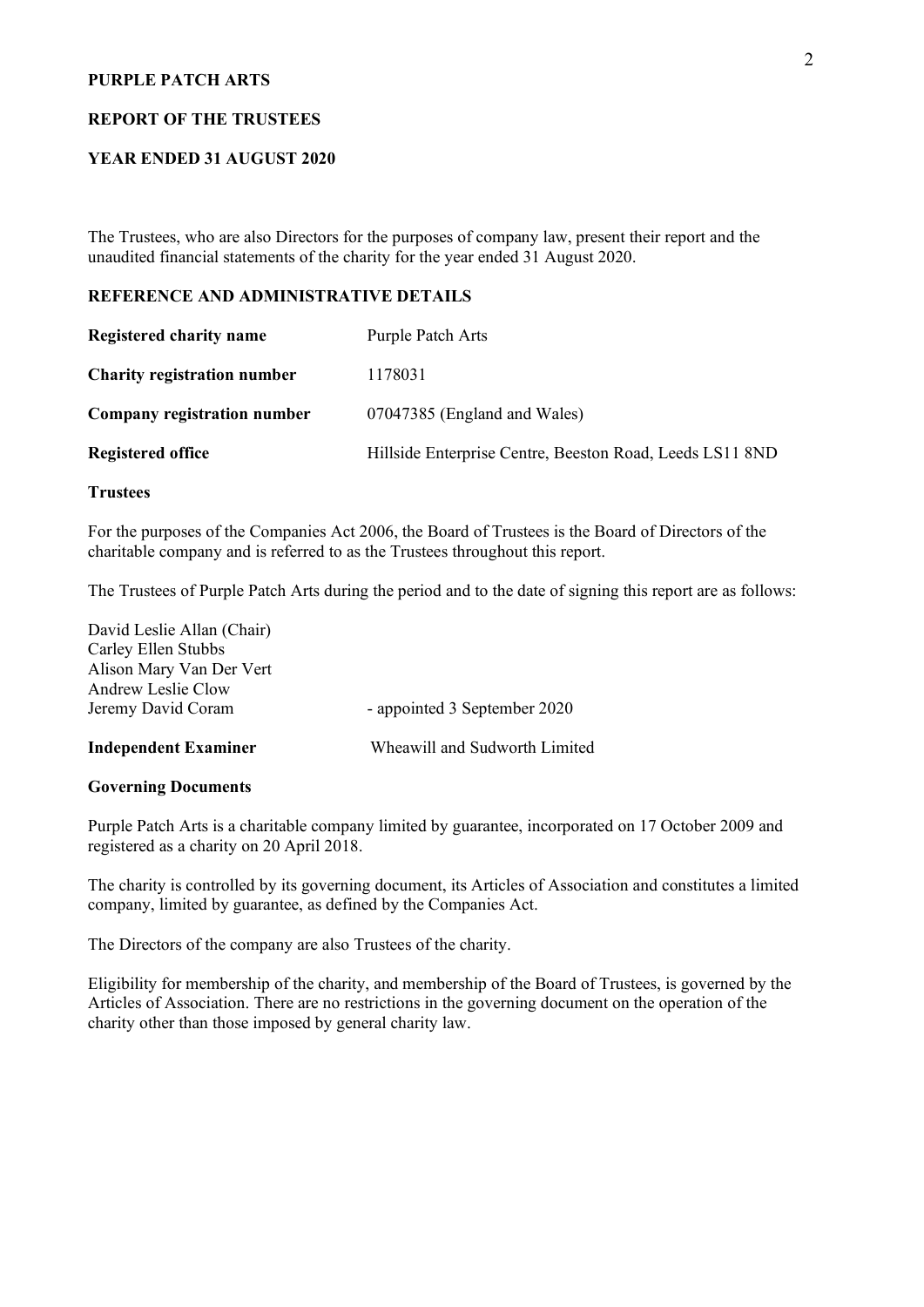#### **REPORT OF THE TRUSTEES**

### **YEAR ENDED 31 AUGUST 2020**

#### **STRUCTURE, GOVERNANCE AND MANAGEMENT**

#### **Structure and Governance**

The charity currently has a Board of 5 non-executive Trustees. The Articles of Association provide for a Board of Trustees comprising no fewer than three individuals who are members of the company.

The only members of the company are the Trustees.

The Board meets a minimum of four times per year or more frequently if the need arises.

Detailed written Board reports and an agenda are prepared by the Chief Executive Officer and circulated in advance of meetings. Each meeting considers performance against the business plan, organisational development, finance, health and safety, safeguarding, HR and Equality and Diversity.

Day to day decisions are delegated by the Board to the Chief Executive Officer.

#### **Recruitment and Appointment of Board of Trustees**

Trustees are elected to the Board based on discussions and recommendations offered by Trustees and outside advisors to the organisation, as well as through a range of advertising channels.

#### **Trustee Induction and Training**

New Trustees are inducted by the Chair of the Board and Chief Executive Officer and are provided with a range of resources to support their understanding of Purple Patch Arts' activities, as well as information on their role and responsibilities.

#### **Grant Making Policy**

The charity does not currently engage in grant-making activity.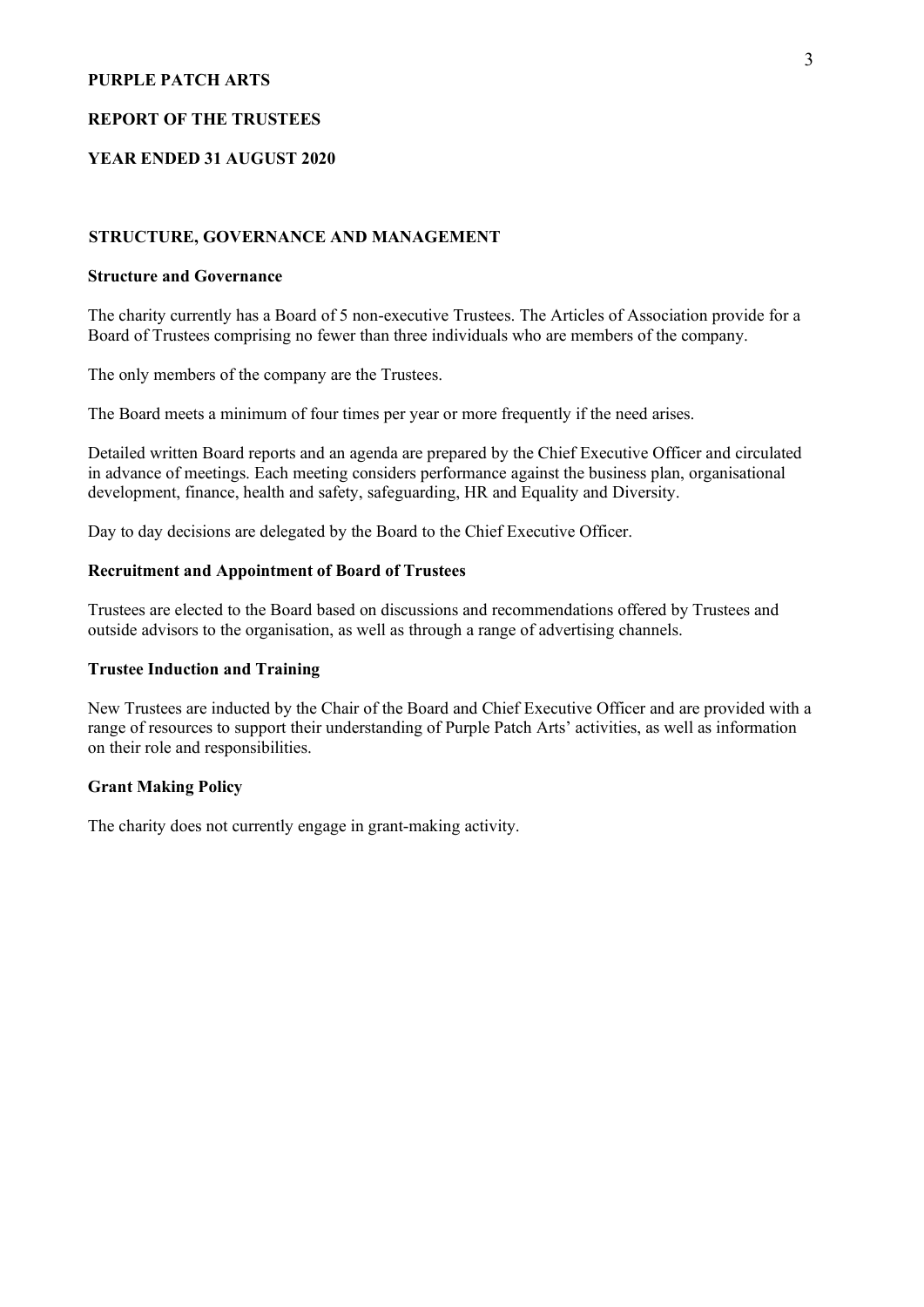#### **REPORT OF THE TRUSTEES**

#### **YEAR ENDED 31 AUGUST 2020**

#### **Risk Management**

The Trustees confirm that Purple Patch Arts has a risk management strategy in place which comprises:

- A review of the strategic (governance, operational and financial) risks the charity may face via the annual business planning process or when a major risk status changes.
- A rolling review of all policies and risks throughout the year, reflected in regular updates.
- The establishment of systems and procedures to mitigate those risks identified.
- The implementation of procedures designed to minimise any potential impact on the charity should those risks materialise.

The Trustees are satisfied that appropriate financial systems and controls and employment policies and practices are in place.

The Trustees consider the key risks facing the charity at this time to be those related to the Covid-19 pandemic. The charity has demonstrated its ability to adapt creatively, efficiently and flexibly, and, in doing so, has minimised the impact on its participants, staff and finances; it will continue to respond in this way as the pandemic progresses. While this has clearly been a very challenging time, there have been many positives that have emerged, and Purple Patch Arts recognise the importance of building on these as it recovers.

An ongoing key risk is the inability to attract sufficient income or to be overly reliant upon a single source of income. Financial and operational plans are reviewed regularly to ensure that a diverse range of income streams can be attracted.

The Trustees also manage the general financial risks arising by ensuring that:

- Prudent budgets have been set for the next financial year
- The charity maintains a low cost base
- Strong financial controls are in place
- Regular management accounts are provided, showing the performance against budget
- Contingency plans are in place for the actions which would be taken if income appears unlikely to reach its target

#### **Investment Policy**

The Trustees have considered the most appropriate policy for the investment of funds and have decided that, given the sometimes significant demand on working capital, investment in the form of cash is the most appropriate policy. The Trustees have no specific ethical stance on investments held.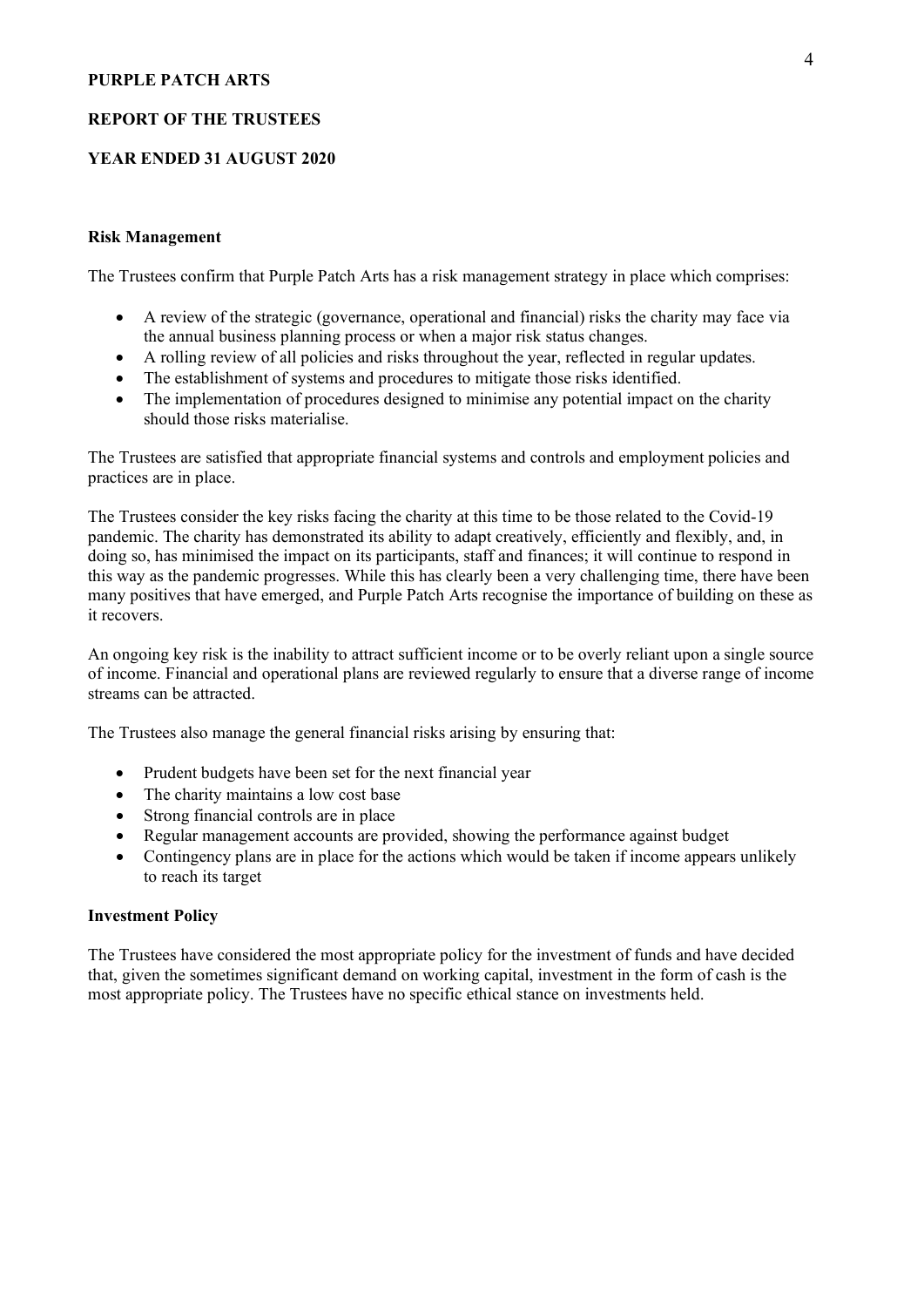#### **REPORT OF THE TRUSTEES**

#### **YEAR ENDED 31 AUGUST 2020**

#### **OBJECTIVES AND ACTIVITIES**

#### **Charitable Purpose**

Purple Patch Arts' charitable objects are to improve the lives of people with learning disabilities by providing innovative, inclusive, creative learning experiences for them and the professionals that support them.

The Trustees consider that through this work the charity is creating substantial public benefit through the opportunities it provides for people with learning disabilities and autistic people.

#### **Aims & Objectives**

The objectives of the charity are to:

- improve the lives and life chances of people with learning disabilities and autistic people across Yorkshire
- advocate for the value of inclusion and creativity
- maintain financial stability in order to achieve our vision

#### **Lifelong Learning**

Our Lifelong Learning programmes take place once a week during term time in community venues across Yorkshire. We currently run 11 programmes per week, with up to 15 adults with learning disabilities and autistic adults attending each programme. All of our learning is delivered using 'The Purple Patch Approach' to inclusive education, which employs creative methods such as drama, dance, music and art to engage learners, increase take-up and support understanding of complex subjects, and is based on the following teaching methods:

- Group Activity All teaching is delivered using group activity. Learners are supported by staff and peers and do not work on their own; this builds social skills and provides mechanisms of support.
- Multi-Sensory Activity Teaching includes a mixture of sight, sound, taste, smell and touch to inspire learners and provide multiple points of access to learning material.
- Gamification Gamification means, quite literally, making a game of something. Facts or themes can be repeated to support memory and understanding, without the risk of boredom.
- Physical Experience An example is copying an action or tracing a drawing. It embeds key learning points cognitively through a focus on the physical experience.
- Imaginative Discovery Asking learners to make connections through a process of 'make-believe' or imagining.

Our Lifelong Learning Programmes follow a custom-written Scheme of Work, ensuring that the structure and content of the activity is of the highest possible standard and tailored to the specific needs of our learners.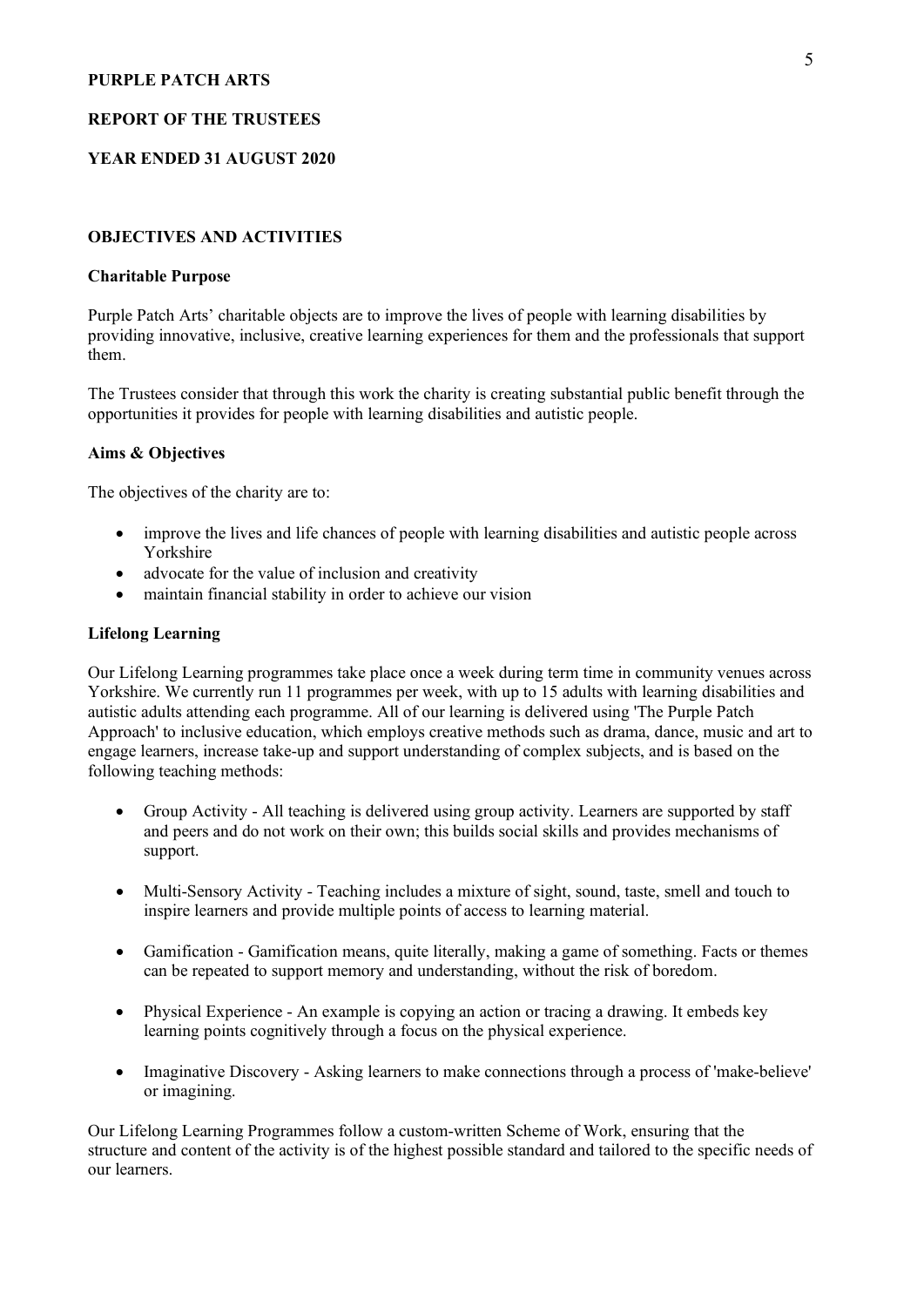#### **REPORT OF THE TRUSTEES**

#### **YEAR ENDED 31 AUGUST 2020**

#### **Beamsley Residential**

Our residential programmes take place at The Beamsley Project in North Yorkshire; a fully inclusive and adapted centre. Up to 24 of our Lifelong Learning participants take part in creative activity and spend time with friends for a weekend in February and July.

#### **Projects**

We regularly work with residential and day services, libraries, local authorities and other organisations to deliver creative, multi-sensory education workshops.

#### **Research**

We offer creative, arts-based approaches to data gathering for research projects led by Universities and other organisations, including workshops, innovative research methods and the development of accessible interactive tools.

We have strong values that we are committed to, and which underpin all of our work. We work with:

- Humanity we recognise and respect the intrinsic value of every individual,
- Passion we share belief, excitement and determination, and
- Creativity we embrace exploration, discovery and self-expression

#### **Public Benefit**

The Trustees understand and have discussed the implications of the provisions of the Charities Act 2006, which state that all charities must demonstrate that they are established for public benefit, and have had due regard to the public benefit guidance issued by the Charity Commission. The Trustees believe that the charity meets both of the key principles.

- Principle 1 There must be an identifiable benefit, or benefits
- Principle 2 Benefit must be to the public, or a section of the public

The Trustees consider that the charity is creating substantial public benefit through the educational activities it encourages amongst people with learning disabilities and their support networks.

Our Lifelong Learning Programmes alone give over 130 adults with learning disabilities the opportunity to enjoy learning, express themselves creatively, develop their confidence, independence, communication and social skills, improve their mental and physical wellbeing and challenge themselves and the preconceptions of others. We work hard to develop strong relationships between participants and staff and are proud to support several participants who have been excluded from all other services. We also work with a number of people with longstanding mental health problems; mental wellbeing is a key part of our approach, and we embed the Five Ways to Wellbeing (five simple steps that are proven to increase mental wellbeing: connect, be active, learn, give and take notice) in all of our work in order to support it.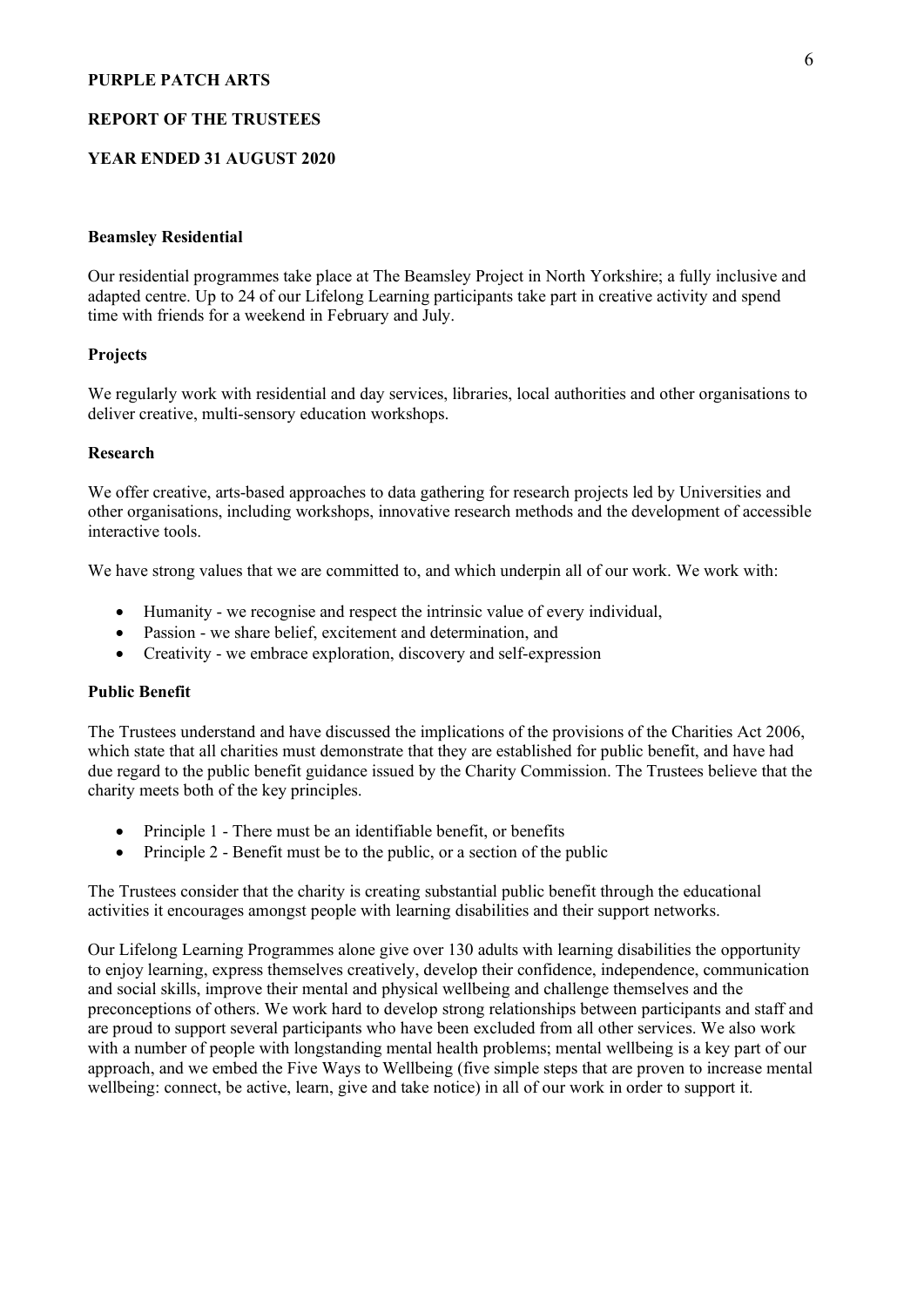#### **REPORT OF THE TRUSTEES**

## **YEAR ENDED 31 AUGUST 2020**

In addition, our grant-funded projects give us the opportunity to respond to identified needs, to try out new approaches and to work with people who aren't able to attend our Lifelong Learning Programmes, and our research and training work enables us to share our expertise, upskilling staff and increasing the impact of our approach.

Purple Patch Arts' beneficiaries are therefore entirely appropriate to its aims and the public as a whole benefits from its work.

All of these benefits are clear, evidenced and relate directly to Purple Patch Arts' aims. In addition, the Trustees do not consider that any significant detriment or harm flows from Purple Patch Arts' work.

#### **ACHIEVEMENTS AND PERFORMANCE**

#### **Summary of the main achievements of the charity during the year**

The last twelve months have been a mixture of highs and lows. In October 2019 we celebrated our  $10<sup>th</sup>$ year with a party that brought participants and their support networks together from across Yorkshire; the event was a huge success, with over 130 people attending. Following a stable first half of the year, the Covid-19 pandemic forced us to stop all face-to-face work on 18th March 2020, and we spent the remainder of the year focussing on developing new ways for people to stay active, engaged and stimulated. Despite the difficulties of remote working, the staff team met the challenges of the year with dedication, passion and creativity, and have learned a great many lessons that will inform our work as we recover from the pandemic.

Our aims for 2019/20 were to:

#### **Aim 1 - Maintain our current levels of service delivery on our Lifelong Learning Programmes.**

Throughout 2019/20 we continued to pursue our mission to offer high quality, inclusive learning opportunities to adults with learning disabilities through our Lifelong Learning Programmes. During the first half of the year, which followed the theme of 'Mystery', we delivered 1275 hours of activity to 135 participants. Following the closure of our programmes on 18<sup>th</sup> March 2020, we developed a number of alternative offers, as described below:

On the Monday after we closed we started publishing Daily Activities (accessible, creative, educational activities that could be done at home, using resources found around the house and garden) on our website, in line with a weekly theme; by the end of the academic year, we had published 120 days' worth of activities. The following week we commissioned one of our artists to design a colouring page in line with the weekly theme which people could print out and do at home; this continued throughout the academic year.

From conversations with participants and their support networks we quickly realised that people were missing seeing and hearing the staff that ran their Programmes and their peers. In response to this, through April, May and June 2020 we developed a series of 38 activity videos for people to take part in from home, as well as short videos from each staff member saying hello. We also created a series of 5 radio shows, with participants submitting recordings of themselves requesting songs.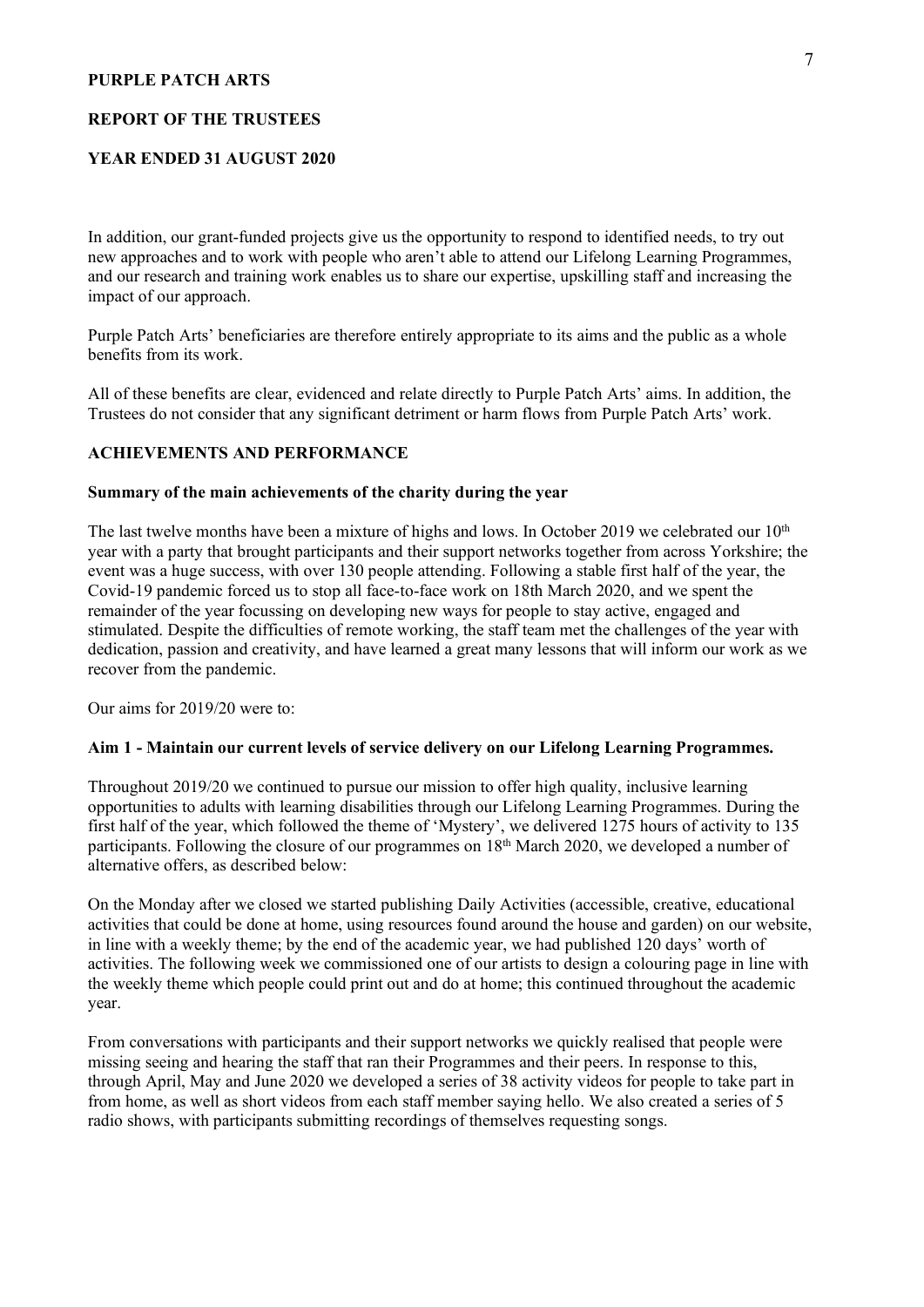#### **REPORT OF THE TRUSTEES**

#### **YEAR ENDED 31 AUGUST 2020**

Throughout this time, we stayed in regular contact with as many participants as possible, and by the end of May it was very clear to us that we needed to do more to reach people in order to maintain their wellbeing. We trialled offering our Lifelong Learning Programmes over Zoom; the sessions proved popular almost immediately, and within a couple of weeks we were running 10 weekly programmes. The sessions recreated the structure of our usual programmes, albeit for a shorter amount of time, giving participants a much-needed routine and opportunity to connect with each other. We also extended our usual offer from term-time only to all year-round, in response to feedback we received from participants who didn't want, or need, a break during these challenging times.

By the end of the year over 50% of our participants were accessing our Zoom sessions. Clearly there were a number of barriers faced by participants, not least a lack of digital skills and equipment, so we focussed a great deal of time and effort on encouraging participants and their support networks to embrace our digital approach. However, we understood that online offers weren't appropriate for everyone, and so we sent out monthly Daily Activity packs and colouring pages in the post to 49 people, while 23 people received weekly phone calls.

### **Aim 2 - Reduce our reliance on grants by increasing the number of participants accessing our Lifelong Learning Programmes**

The first half of the academic year saw an increase in the number of participants accessing our Programmes, with 16 new participants joining us compared to 10 participants leaving. We had a number of plans in place for recruitment in the second half of the year which, in light of the pandemic, we were unable to implement.

### **Aim 3 - Develop and secure funding for new learning and creative opportunities that respond to identified need**

In addition to our core education programmes we successfully delivered a number of funded projects. Our most significant projects were as follows:

### *To Wander is to Adventure*

'To Wander is to Adventure' is a responsive arts project run in partnership with Wur Bradford which aims to improve the mental wellbeing of adults with learning disabilities by reducing loneliness and isolation and giving participants the tools and confidence to embed positive behaviours into their routines. The first iteration of the project, funded by Bradford Metropolitan District Council, took place in October and November 2019 and connected participants to the Oastler market in Bradford by engaging them in mindful walking activity within the space, culminating in a public sharing.

#### *A Purple Summer*

In light of the success of our Zoom sessions we piloted new afternoon sessions for six weeks over the Summer, offering workshops in Art, Drama, Music, Literature and Dance. Funded by the National Lottery Community Fund, these sessions were open to all participants of our Lifelong Learning Programmes and provided an opportunity for people to connect and build friendships with people they wouldn't usually be able to meet due to the geographical spread of our Programmes. We also trialled running a monthly disco over Zoom which proved extremely popular!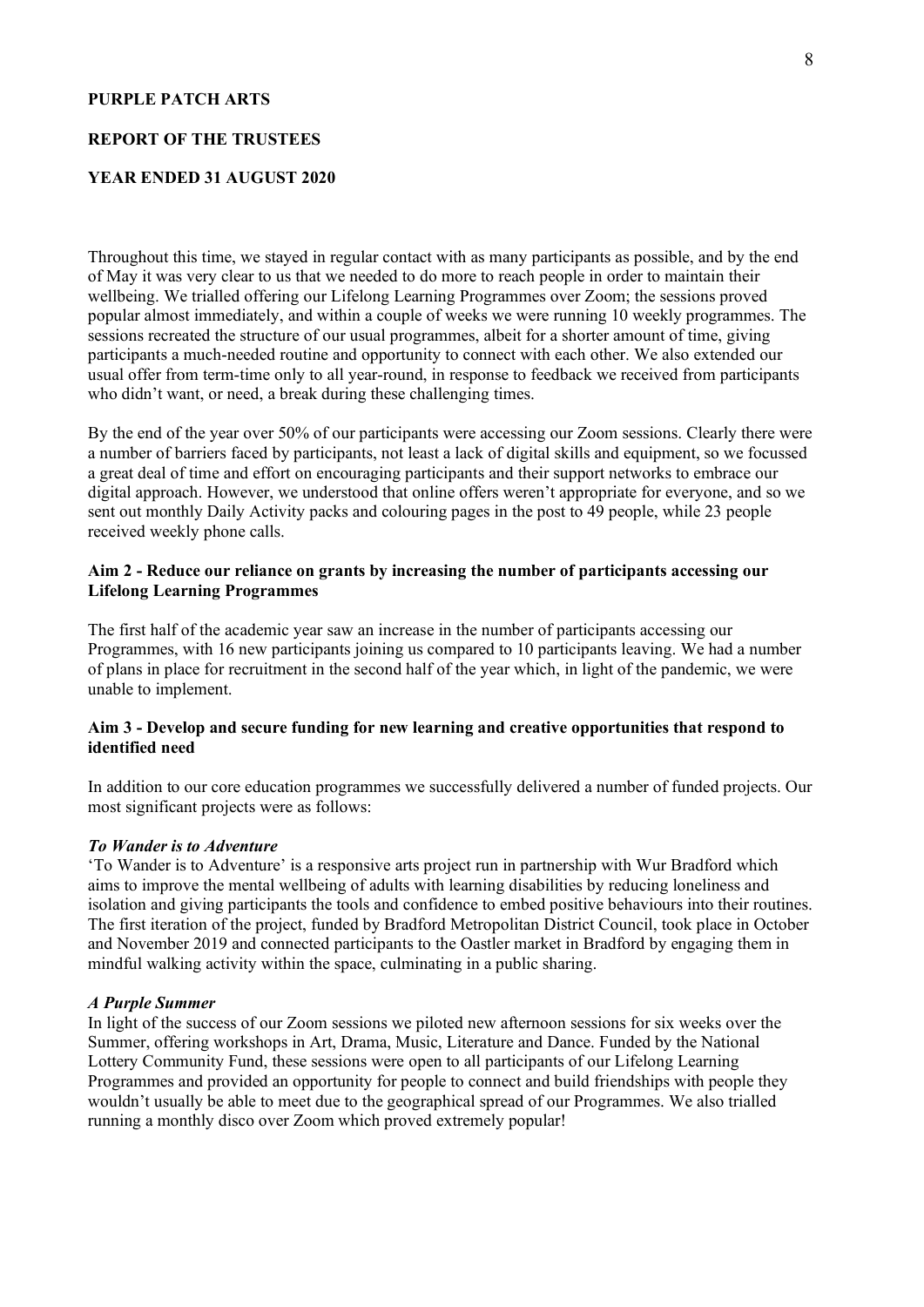#### **REPORT OF THE TRUSTEES**

#### **YEAR ENDED 31 AUGUST 2020**

Smaller projects included:

- Building on our previous work through the Tees Esk and Wear Valley Innovation Fund we started delivering our 'Feel Good' model to a young people's service in Tadcaster. The project saw us working with 10 participants, but work was paused in March 2020 due to the pandemic.
- Working with Hyde Park Source to create a series of accessible activities, videos and worksheets around the theme 'Nature Nearest You'.

Our projects have seen us working in partnership with a number of organisations including Universities, local authorities and charities, allowing us to share our approach, provide CPD opportunities and increase exposure to positive views of disabled people.

#### **Aim 4 - Continue to develop our monitoring and evaluation methods**

Work on the development of a web app to monitor and evaluate the impact of our work on the wellbeing of our participants continued this year, although progress was limited due to the impact of the pandemic. The work, funded by Stronger Communities, part of North Yorkshire County Council and in partnership with Leeds Beckett University, will continue in 2020/21.

#### **Aim 5 - Achieve the operational financial target for 2019/20**

The target for the year, which was to increase our free reserves in line with our reserves policy, was exceeded, and our reserves target was met for the first time in the Company's history.

#### **Aim 6 - Increase the number and diversity of Trustees on our Board**

One new Trustee joined the board this year; Board recruitment will continue to be a priority moving forwards.

#### **Financial Review**

The out-turn for the year is a surplus of £3,604 (2019: £47,578).

This leaves a balance on Funds at 31 August 2020 of £88,946 (2019: £85,342).

#### **Reserves Policy**

The Trustees have reviewed the charity's needs for reserves in line with the guidance issued by the Charity Commission.

The Trustees aim to firstly hold a level of unrestricted Reserves which enables the charity to have sufficient financial resources to meet various liabilities which would crystallise if Purple Patch Arts' funding were to be withdrawn and/or it were unable to continue operating and to wind down the charity's operations in an orderly fashion over a period of three months.

At present, the Trustees estimate that the Unrestricted Reserves required for such purposes amounts to approximately £70,000.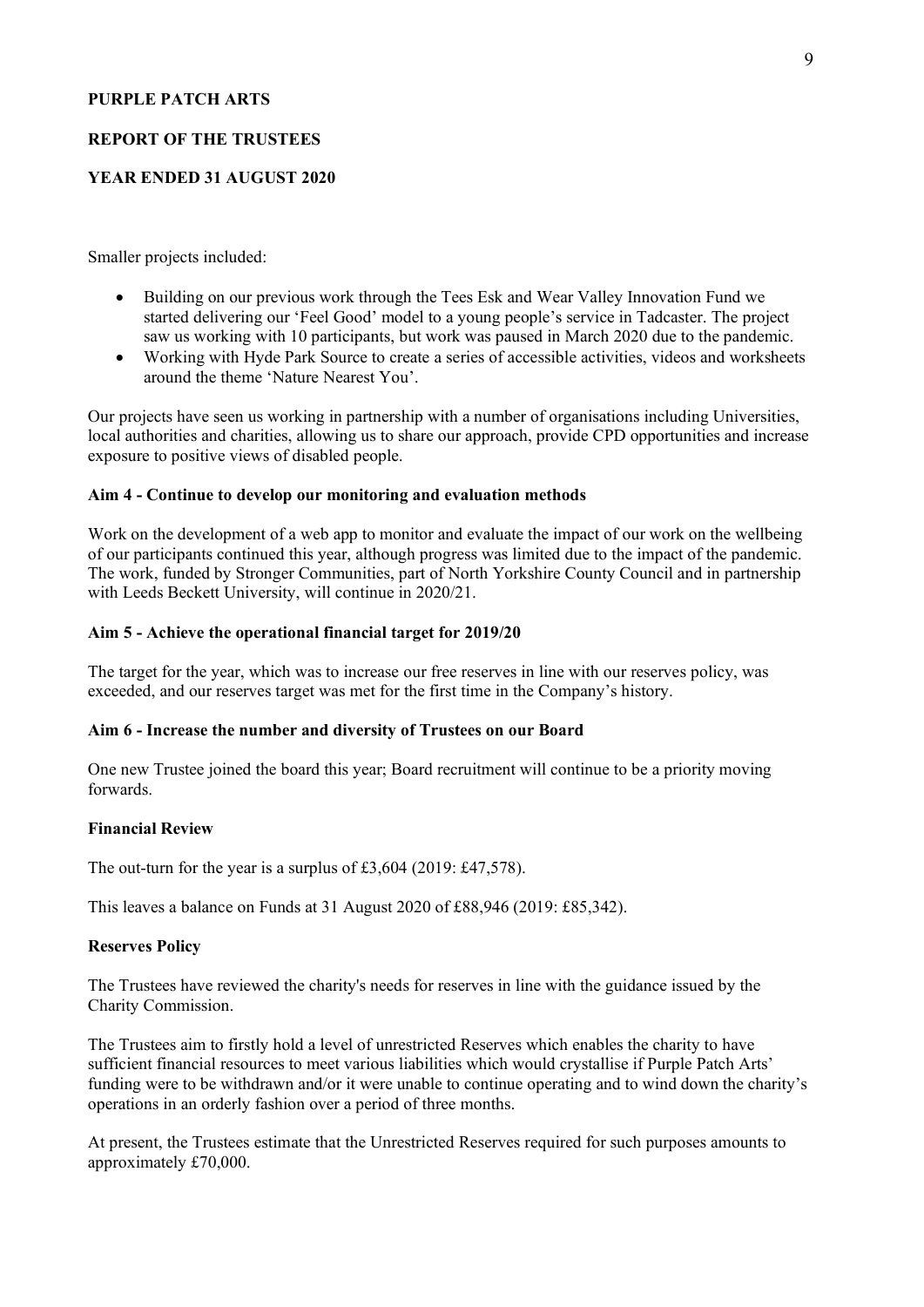#### **REPORT OF THE TRUSTEES**

### **YEAR ENDED 31 AUGUST 2020**

The charity's total Unrestricted Reserves at 31 August 2020 are £72,466 (2019: £40,207).

The charity's 'free' Unrestricted Reserves, excluding the value of Fixed Assets, are £72,134 (2019: £39,071), which means that the reserves target has now been met.

This policy will be reviewed by the Trustees on an annual basis as part of the charity's budgeting processes.

#### **PLANS FOR FUTURE PERIODS**

Our priority remains to deliver high quality services to people with learning disabilities and the professionals that support them, working responsively in light of the continued impact of the pandemic.

Now, more than ever, we understand the need for financial sustainability and will continue to work towards this through careful budget management and income diversification.

We recognise the importance of effective monitoring and evaluation to measure the impact of our work and will continue to develop our methods, alongside considering the way in which we share this information with our wide range of stakeholders.

In 2020/21 our aims are to:

- Maintain our alternative offer until we're able to transition back into Programmes, with a focus on increasing the number of participants accessing our Zoom sessions.
- Transition safely back into Programmes, with procedures and systems in place to keep staff and participants safe and supported, both physically and emotionally.
- Reduce our reliance on short-term project funding by seeking core funding to maintain our reserves position.
- Develop longer term projects that respond to identified need and allow us to maximise our impact.
- Continue to develop our monitoring and evaluation methods.
- Increase the number and diversity of trustees on our board.

## **RESPONSIBILITIES OF THE TRUSTEES**

The Trustees (who are also the Directors of Purple Patch Arts for the purposes of company law) are responsible for preparing the Trustees' Annual Report and the financial statements in accordance with applicable law and United Kingdom Accounting Standards (United Kingdom Generally Accepted Accounting Practice).

Company law requires the Trustees to prepare financial statements for each financial year which give a true and fair view of the state of affairs of the charitable company and of the incoming resources and application of resources, including the income and expenditure, of the charitable company for that period.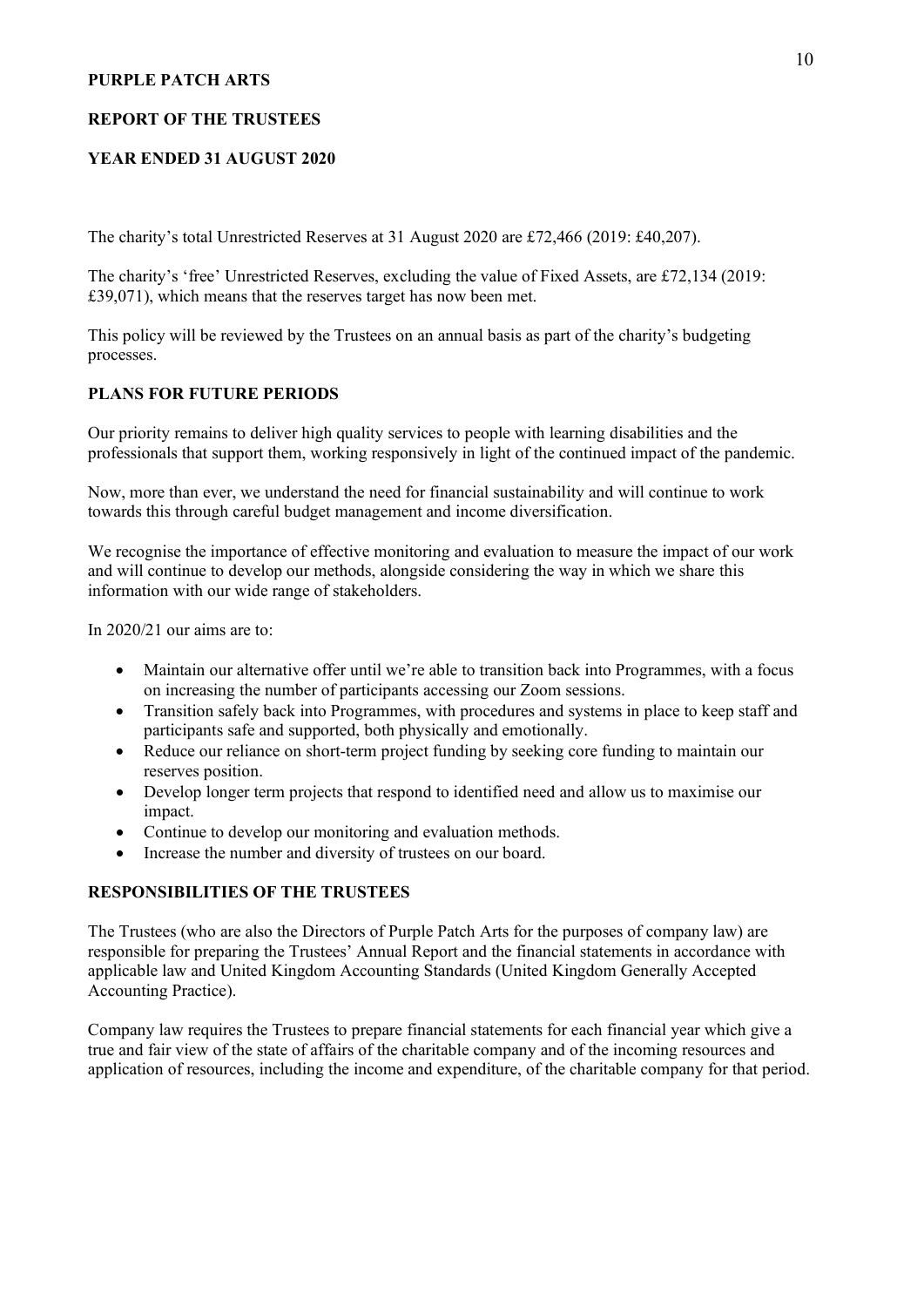#### **REPORT OF THE TRUSTEES**

#### **YEAR ENDED 31 AUGUST 2020**

In preparing these financial statements, the Trustees are required to:

- select suitable accounting policies and then apply them consistently;
- observe the methods and principles in the Charities SORP;
- make judgments and estimates that are reasonable and prudent;
- state whether applicable UK Accounting Standards have been followed, subject to any material departures disclosed and explained in the financial statements;
- prepare the financial statements on the going concern basis unless it is inappropriate to presume that the charitable company will continue in operation.

The Trustees are responsible for keeping proper accounting records that disclose with reasonable accuracy at any time the financial position of the charitable company and enable them to ensure that the financial statements comply with the Companies Act 2006. The Trustees are also responsible for safeguarding the assets of the charitable company and hence for taking reasonable steps for the prevention and detection of fraud and other irregularities.

Statement as to Disclosure of Information to Independent Examiner

So far as each of the Trustees at the date of this report is aware:

- There is no relevant information of which the company's independent examiners are unaware; and
- The Trustees have taken all steps which they ought to have taken to make themselves aware of any relevant audit information and to establish that the independent examiners are aware of that information.

Independent examiner

The independent examiner, Wheawill & Sudworth Limited, will be considered for re-appointment at the forthcoming meeting of the Board of Trustees in May 2020.

Approval

The report of the members of the Board of Trustees was approved on 21 May 2021 and signed on their behalf by:

D L Allan Chair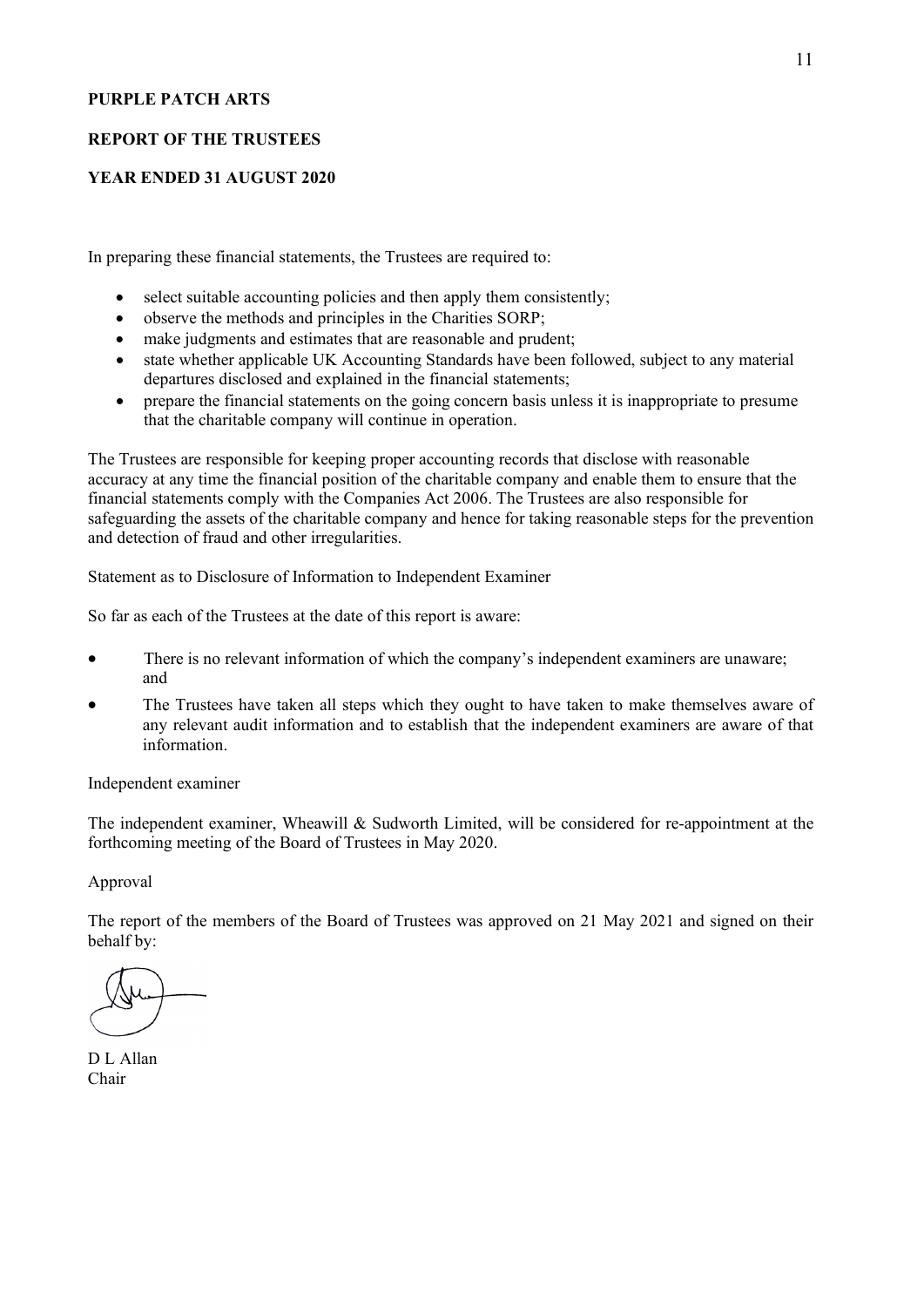#### **INDEPENDENT EXAMINER'S REPORT TO THE MEMBERS OF PURPLE PATCH ARTS**

### **FOR THE YEAR ENDED 31 AUGUST 2020**

I report on the accounts of the company for the year ended 31 August 2020 which are set out on pages 13 to 23.

#### **Respective responsibilities of trustees and examiner**

The trustees (who are also the directors of the company for the purposes of company law) are responsible for the preparation of the accounts. The trustees consider that an audit is not required for this year under section 144(2) of the Charities Act 2011 (the 2011 Act) and that an independent examination is needed.

Having satisfied myself that the charity is not subject to audit under company law and is eligible for independent examination, it is my responsibility to:

- examine the accounts under section 145 of the 2011 Act;
- follow the procedures laid down in the general Directions given by the Charity Commission under section 145(5)(b) of the 2011 Act; and
- state whether particular matters have come to my attention.

#### **Basis of independent examiner's report**

My examination was carried out in accordance with the general Directions given by the Charity Commission. An examination includes a review of the accounting records kept by the charity and a comparison of the accounts presented with those records. It also includes consideration of any unusual items or disclosures in the accounts, and seeking explanations from you as trustees concerning any such matters. The procedures undertaken do not provide all the evidence that would be required in an audit, and consequently no opinion is given as to whether the accounts present a "true and fair view" and the report is limited to those matters set out in the statement below.

#### **Independent examiner's statement**

In connection with my examination, no matter has come to my attention:

- 1 which gives me reasonable cause to believe that, in any material respect, the requirements:
	- to keep accounting records in accordance with section 130 of the Act and section 386 of the Companies Act 2006; and
	- to prepare accounts which accord with the accounting records, comply with the accounting requirements of section 396 of the Companies Act 2006 and with the methods and principles of the Statement of Recommended Practice: Accounting and Reporting by Charities

have not been met; or

2 to which, in my opinion, attention should be drawn in order to enable a proper understanding of the accounts to be reached.

**D M Butterworth Wheawill & Sudworth Limited Chartered Accountants 35 Westgate Huddersfield HD1 1PA 21 May 2021**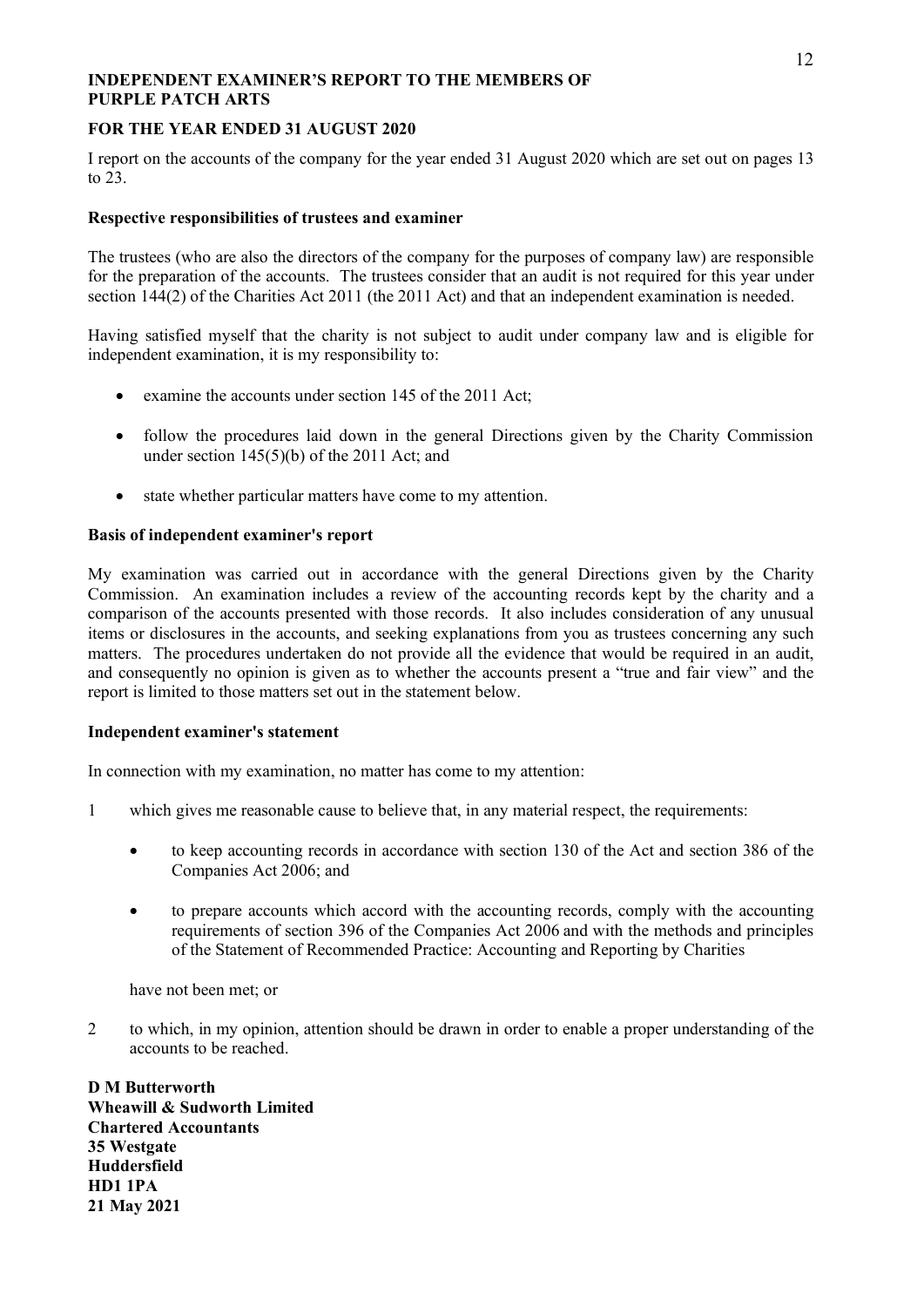## **STATEMENT OF FINANCIAL ACTIVITIES**

## **YEAR ENDED 31 AUGUST 2020**

|                                                                                  | <b>Notes</b>                | Unrestricted<br>Funds<br>2020<br>$\pounds$ | Restricted<br>Funds<br>2020<br>$\pounds$ | Total<br>Funds<br>2020<br>$\pounds$ | Total<br>Funds<br>2019<br>$\pounds$ |
|----------------------------------------------------------------------------------|-----------------------------|--------------------------------------------|------------------------------------------|-------------------------------------|-------------------------------------|
| <b>INCOMING RESOURCES</b><br>Incoming resources from generated funds             |                             |                                            |                                          |                                     |                                     |
| Voluntary income                                                                 | $\overline{2}$              | 855                                        |                                          | 855                                 | 1,055                               |
| <b>Incoming resources from</b><br>charitable activities<br>Charitable activities | $\boldsymbol{\mathfrak{z}}$ | 244,745                                    | 24,023                                   | 268,768                             | 344,047                             |
|                                                                                  |                             | 245,600                                    | 24,023                                   | 269,623                             | 345,102                             |
| <b>Total incoming resources</b>                                                  |                             |                                            |                                          |                                     |                                     |
| <b>RESOURCES EXPENDED</b>                                                        |                             |                                            |                                          |                                     |                                     |
| <b>Charitable activities</b><br>Project costs                                    | $\boldsymbol{4}$            | 182,998                                    | 51,378                                   | 234,376                             | 261,293                             |
| Support costs                                                                    |                             | 24,318                                     | 1,300                                    | 25,618                              | 29,177                              |
| Governance costs                                                                 | $\sqrt{5}$                  | 6,025                                      |                                          | 6,025                               | 7,054                               |
| <b>Total resources expended</b>                                                  |                             | 213,341                                    | 52,678                                   | 266,019                             | 297,524                             |
| <b>NET INCOMING/(OUTGOING)</b><br><b>RESOURCES</b>                               | 6                           | 32,259                                     | (28, 655)                                | 3,604                               | 47,578                              |
| <b>RECONCILIATION OF FUNDS</b>                                                   |                             |                                            |                                          |                                     |                                     |
| <b>Total funds brought forward</b>                                               |                             | 40,207                                     | 45,135                                   | 85,342                              | 37,764                              |
| <b>TOTAL FUNDS CARRIED</b><br><b>FORWARD</b>                                     |                             | 72,466                                     | 16,480                                   | 88,946                              | 85,342                              |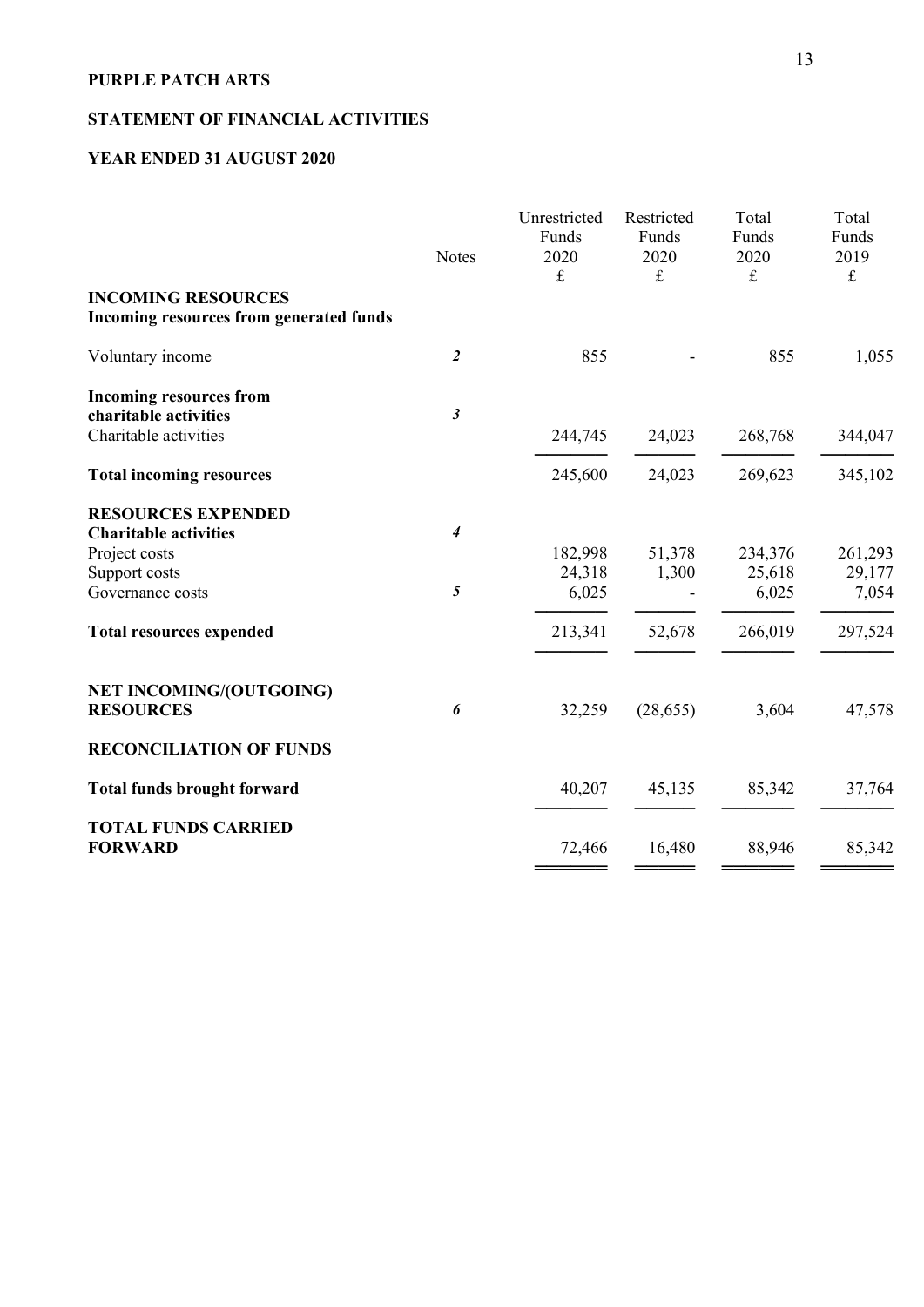## **PURPLE PATCH ARTS BALANCE SHEET AS AT 31 AUGUST 2020**

|                                                            | <b>Notes</b> | Unrestricted<br>Funds<br>2020<br>$\pounds$ | Restricted<br>Funds<br>2020<br>£ | Total<br>Funds<br>2020<br>$\pounds$ | Total<br>Funds<br>2019<br>$\pounds$ |
|------------------------------------------------------------|--------------|--------------------------------------------|----------------------------------|-------------------------------------|-------------------------------------|
| <b>FIXED ASSETS</b>                                        |              |                                            |                                  |                                     |                                     |
| Tangible assets                                            | 10           | 332                                        |                                  | 332                                 | 1,136                               |
|                                                            |              | 332                                        |                                  | 332                                 | 1,136                               |
| <b>CURRENT ASSETS</b><br>Debtors: amounts falling due      |              |                                            |                                  |                                     |                                     |
| within one year                                            | 11           | 12,785                                     | 1,140                            | 13,925                              | 39,008                              |
| Cash at bank and in hand                                   |              | 79,232                                     | 25,823                           | 105,055                             | 47,729                              |
|                                                            |              | 92,017                                     | 26,963                           | 118,980                             | 86,737                              |
| <b>CREDITORS</b><br>Amounts falling due within one<br>year | 12           | (19, 883)                                  | (10, 483)                        | (30, 366)                           | (2, 531)                            |
| <b>NET CURRENT ASSETS</b>                                  |              | 72,134                                     | 16,480                           | 88,614                              | 84,206                              |
| <b>NET ASSETS</b>                                          |              | 72,466                                     | 16,480                           | 88,946                              | 85,342                              |
| <b>FUNDS</b>                                               | 13           |                                            |                                  |                                     |                                     |
| Unrestricted funds                                         |              |                                            |                                  | 72,466                              | 40,207                              |
| Restricted funds                                           |              |                                            |                                  | 16,480                              | 45,135                              |
| <b>TOTAL FUNDS</b>                                         |              |                                            |                                  | 88,946                              | 85,342                              |
|                                                            |              |                                            |                                  |                                     |                                     |

For the year ended 31 August 2020 the company was entitled to exemption from audit under section 477 of the Companies Act 2006 relating to small companies.

Directors' responsibilities:

- The members have not required the company to obtain an audit of its accounts for the year in question in accordance with section 476; and
- The directors acknowledge their responsibilities for complying with the requirements of the Act with respect to accounting records and the preparation of accounts.

These accounts have been prepared in accordance with the provisions applicable to companies subject to the small companies regime and with the Financial Reporting Standard for Smaller Entities (effective January 2015).

The financial statements were approved by the Board of Trustees on 21 May 2021 and were signed on its behalf by:

**D L Allan Director Company registration number: 07047385**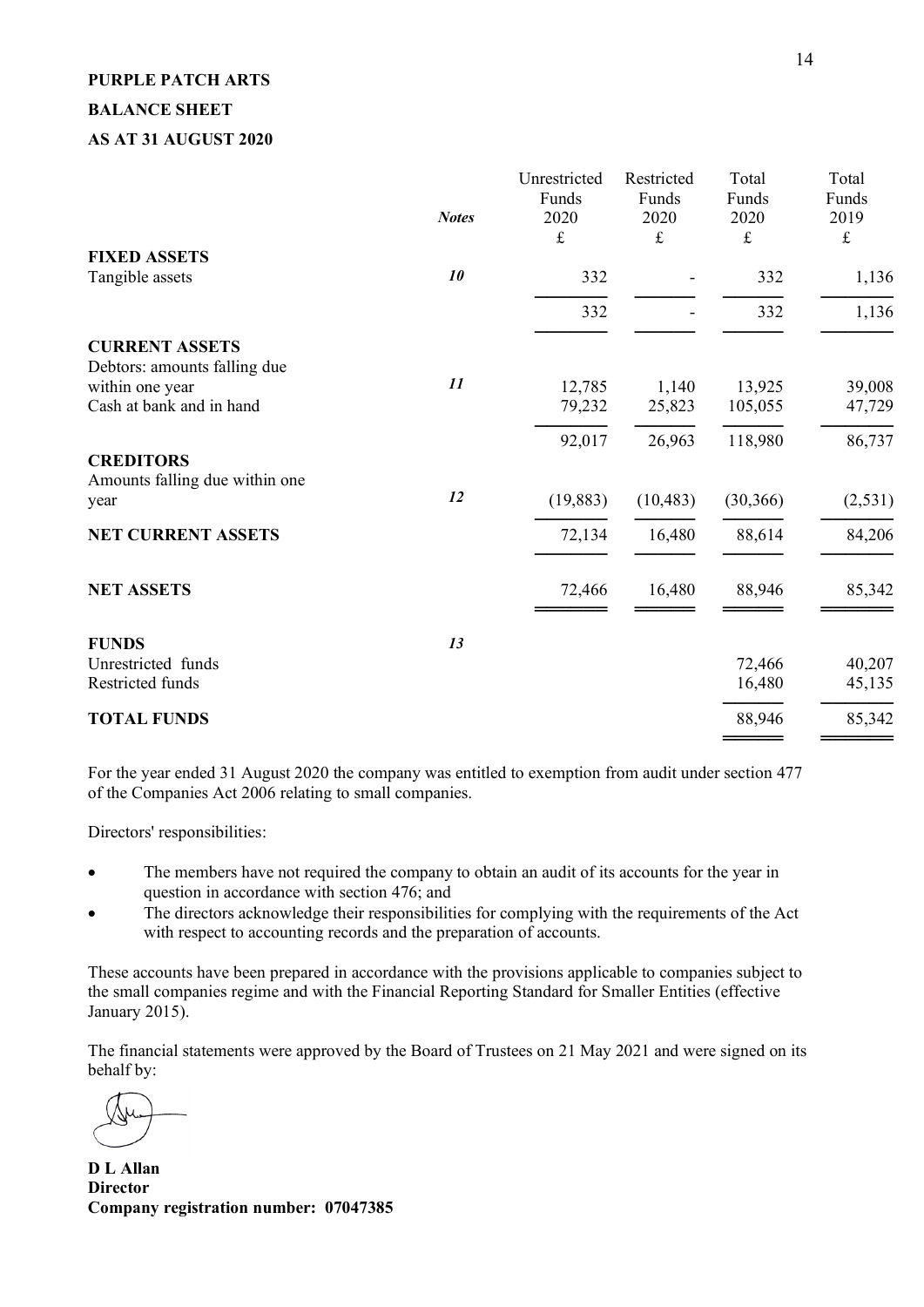#### **NOTES TO THE FINANCIAL STATEMENTS**

#### **YEAR ENDED 31 AUGUST 2020**

#### **1 Accounting policies**

#### **General information and basis of preparation**

The charitable company constitutes a public benefit entity as defined by FRS102. The financial statements have been prepared in accordance with Accounting and Reporting by Charities: Statement of Recommended Practice applicable to charities preparing their accounts in accordance with the Financial Reporting Standard applicable in the UK and Republic of Ireland (FRS 102) issued on 16 July 2014 (as updated through Update Bulletin 1 published on 2 February 2016), the Financial Reporting Standard applicable in the United Kingdom and Republic of Ireland (FRS 102), the Charities Act 2011, the Companies Act 2006 and UK Generally Accepted Practice as it applies from 1 January 2015.

The financial statements are prepared on a going concern basis under the historical cost convention.

The significant accounting policies applied in the preparation of these financial statements are set out below. These policies have been consistently applied to all years presented unless otherwise stated.

The charity adopted SORP (FRS102) in the period ended 31 March 2016. No transitional adjustments were required resulting from this and there were no consequential changes in accounting policies.

#### **Consolidation**

In the opinion of the Trustees, the company and its subsidiary undertaking comprise a small group. The company has therefore taken advantage of the exemption provided by section 398 of the Companies Act 2006 not to prepare group accounts.

#### **Incoming resources**

Voluntary income including donations, gifts, legacies and grants that provide core funding or are of general nature are recognised where there is entitlement, certainty of receipt and the amount can be measured with sufficient reliability. Such income is only deferred when:

- the donor specifies that the grant or donation must only be used in future accounting periods; or
- the donor has imposed conditions which must be met before the charity has unconditional entitlement.

Income from commercial trading activities is recognised as earned (as the related goods are provided).

The subsidiary's trading profits are recognised as income on receipt of the related gift aid donation.

Investment income is recognised on a receivable basis.

#### **Volunteers and donated services and facilities**

The value of services provided by volunteers has not been included in these financial statements. Further details of the contribution made by volunteers can be found in the Trustees' annual report.

Where services are provided to the Charity as a donation that would normally be purchased from our suppliers, this contribution is included in the financial statements at an estimate based on the value of the contribution to the Charity.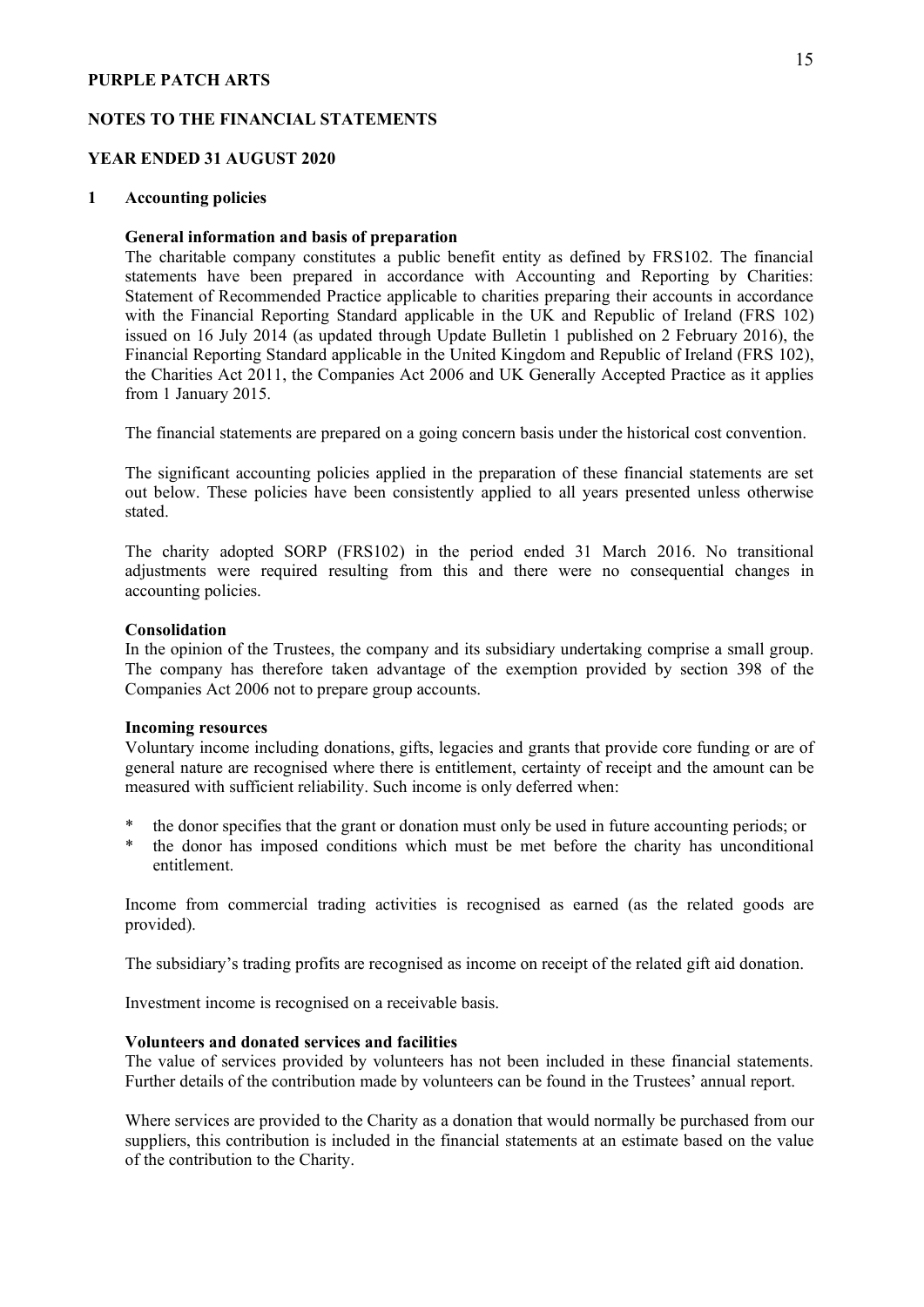#### **NOTES TO THE FINANCIAL STATEMENTS (continued)**

#### **YEAR ENDED 31 AUGUST 2020**

#### **1 Accounting policies (continued)**

#### **Resources expended**

Expenditure is recognised on an accrual basis as a liability and is incurred inclusive of irrecoverable VAT.

Costs of generating funds comprise the costs associated with attracting voluntary income and the costs of fundraising activities.

Governance costs include those costs associated with meeting the constitutional and statutory requirements of the Charity and include the audit fees and costs linked to the strategic management of the Charity.

All costs are allocated between the expenditure categories of the Statement of Financial Activities on a basis designed to reflect the use of the resource. Costs relating to a particular activity are allocated directly, others are apportioned on an appropriate basis e.g. time spent, estimated usage or proportionate to income generated.

#### **Tangible fixed assets**

Tangible fixed assets are stated at cost less accumulated depreciation. The costs of minor additions or those costing below £100 are not capitalised. Depreciation is provided at a rate calculated to write off the cost of each asset over its estimated useful life as follows:

Computer equipment - 33.33% straight line

#### **Pension**

The company has a defined contribution pension scheme and the costs of contributions made by the company is charged in the accounts as incurred.

#### **Leasing commitments**

Rentals applicable to operating leases are charged to the SOFA over the period in which the cost is incurred.

#### **Funds structure**

Unrestricted funds are available for use at the discretion of the Trustees in furtherance of the general objectives of the Charity. Designated funds are unrestricted funds earmarked by the Trustees for particular purposes. Restricted funds are subject to restrictions on their expenditure imposed by the donor or through the terms of an appeal.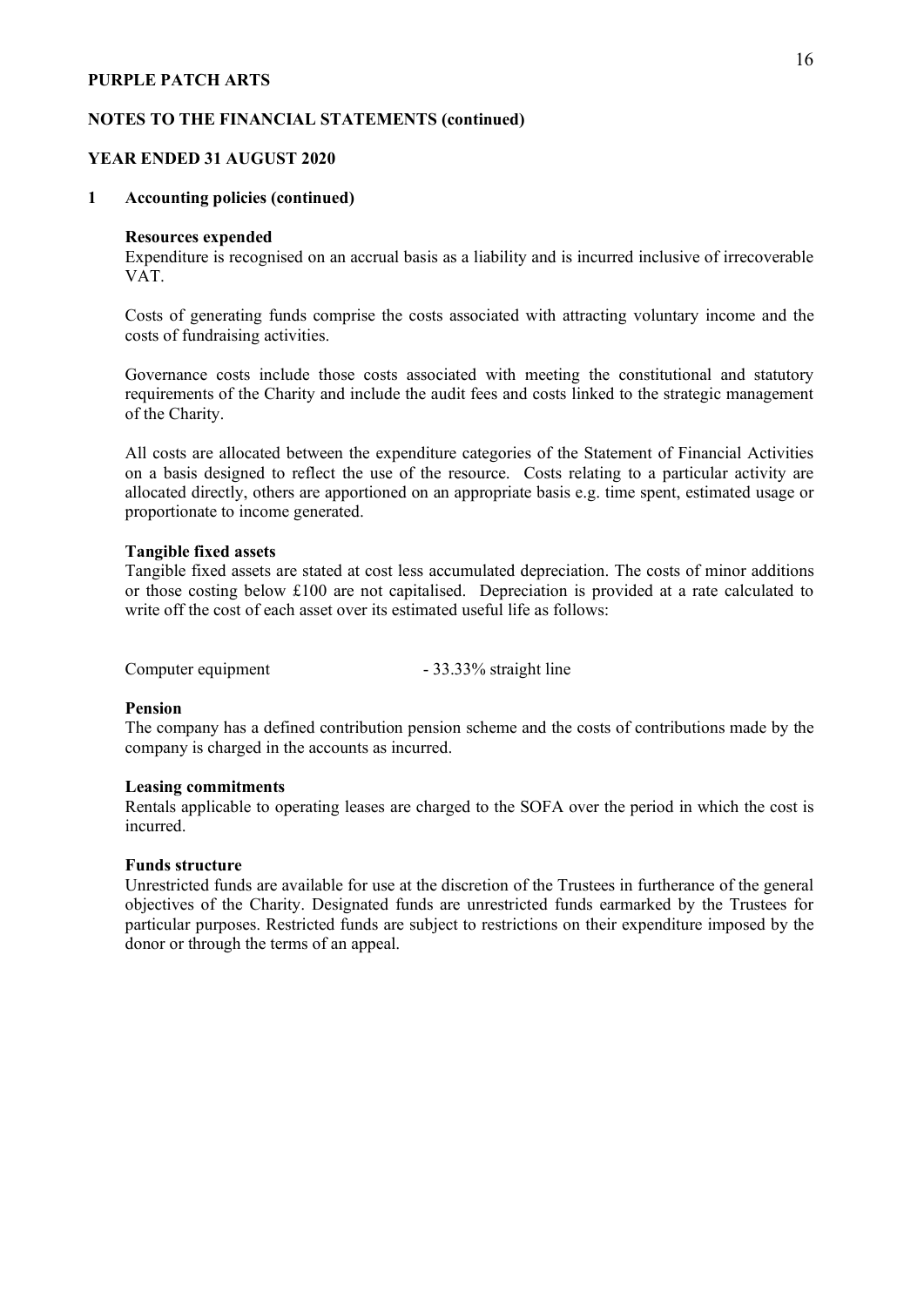#### **NOTES TO THE FINANCIAL STATEMENTS (continued)**

#### **YEAR ENDED 31 AUGUST 2020**

#### **1 Accounting policies (continued)**

#### **Company status**

The charity is a company limited by guarantee. The members of the company are the Trustees named on page 1. In the event of the charity being wound up, the liability in respect of the guarantee is limited to £1 per member of the charity.

#### **Financial instruments**

Financial instruments are classified and accounted for, according to the substance of the contractual arrangement, as financial assets, financial liabilities or equity instruments. An equity instrument is any contract that evidences a residual interest in the assets of the company after deducting all of its liabilities.

|              |                         | Unrestricted Restricted<br><b>Funds</b> | Funds                    | 2020 | 2019  |
|--------------|-------------------------|-----------------------------------------|--------------------------|------|-------|
| $\mathbf{2}$ | <b>VOLUNTARY INCOME</b> |                                         |                          | ÷.   |       |
|              | Donations               | 855                                     | $\overline{\phantom{0}}$ | 855  | 1,055 |

### **3 INCOMING RESOURCES FROM CHARITABLE ACTIVITIES**

|                                     | Unrestricted | Restricted  | 2020      | 2019      |
|-------------------------------------|--------------|-------------|-----------|-----------|
|                                     | Funds        | Funds       |           |           |
|                                     | $\mathbf f$  | $\mathbf f$ | $\pounds$ | $\pounds$ |
| <b>Grant</b> income                 |              |             |           |           |
| Aspire                              | 36,000       |             | 36,000    | 36,000    |
| <b>Bradford Council</b>             |              |             |           | 19,850    |
| Coronavirus Small Business Grant    | 10,000       |             | 10,000    |           |
| Garfield Weston Foundation          | 7,500        |             | 7,500     |           |
| Hillards Charitable Trust           | 1,000        |             | 1,000     |           |
| Good Things Foundation              |              |             |           | 20,750    |
| Leeds Community Foundation          |              |             |           | 10,000    |
| Lloyds Bank Foundation              |              | 12,402      | 12,402    |           |
| National Lottery Community Fund     |              | 9,993       | 9,993     | 9,750     |
| North Yorkshire County Council      |              |             |           | 10,000    |
| Selby Town Council                  |              |             |           | 855       |
| Sheffield University                |              |             |           | 13,880    |
| Sir George Martin Trust             |              |             |           | 1,000     |
| St Chad's                           |              | 1,628       | 1,628     | 1,426     |
| Tees, Esk & Wear Valleys innovation |              |             |           | 13,500    |
| Tesco                               |              |             |           | 4,000     |
| Your Consortium                     |              |             |           | 3,750     |
|                                     | 54,500       | 24,023      | 78,523    | 144,761   |
| <b>Other income</b>                 |              |             |           |           |
| Programmes income                   | 189,195      |             | 189,195   | 197,420   |
| Trading income                      | 1,050        |             | 1,050     | 1,866     |
|                                     | 190,245      |             | 190,245   | 199,286   |
|                                     |              |             |           |           |
|                                     | 244,745      | 24,023      | 268,768   | 344,047   |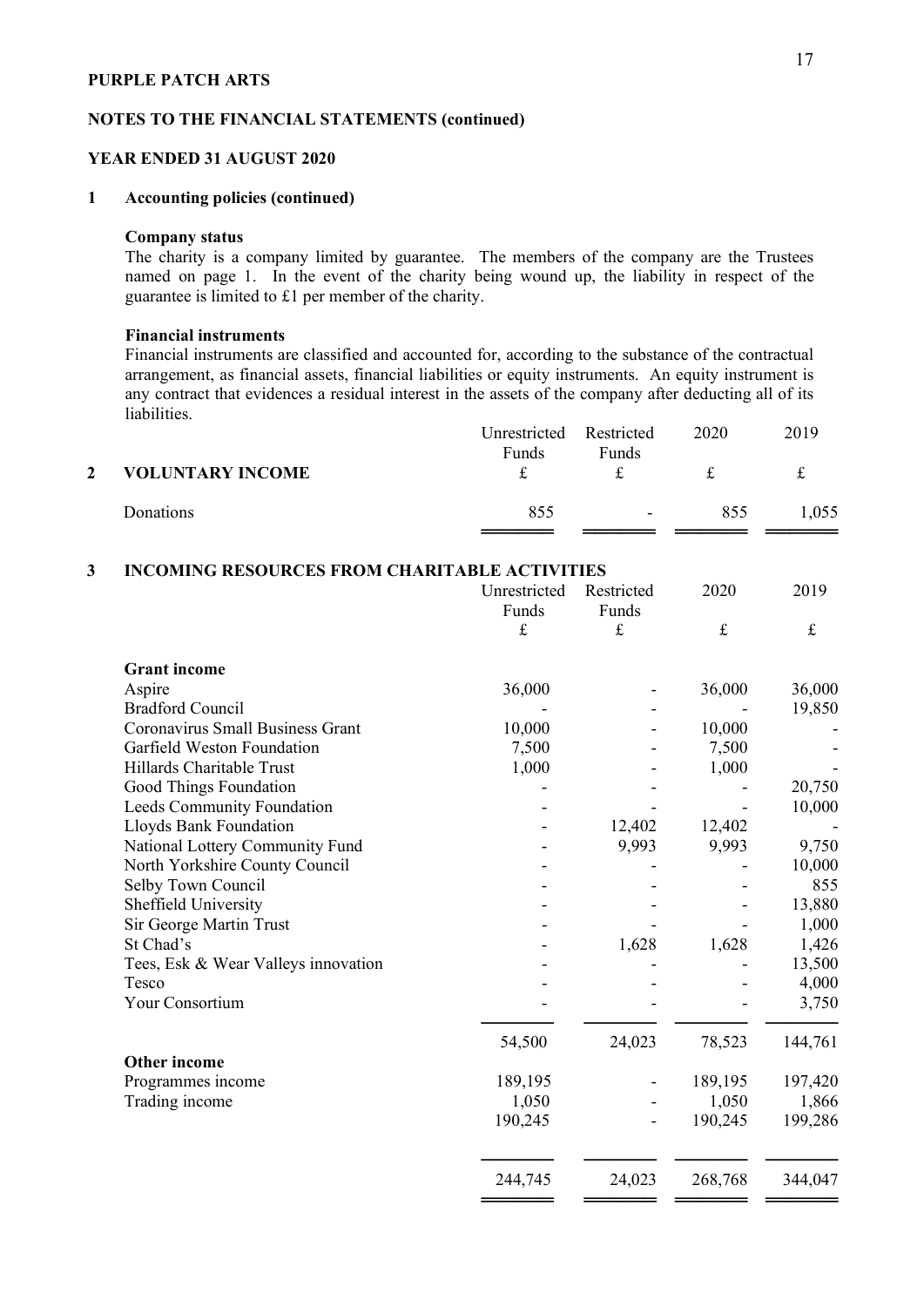## **NOTES TO THE FINANCIAL STATEMENTS (continued)**

## **YEAR ENDED 31 AUGUST 2020**

|                         |                                                             | Unrestricted<br>Funds | Restricted<br>Funds | 2020              | 2019              |
|-------------------------|-------------------------------------------------------------|-----------------------|---------------------|-------------------|-------------------|
| $\overline{\mathbf{4}}$ | <b>CHARITABLE ACTIVITIES COSTS</b>                          | $\pounds$             | $\mathbf f$         | $\pounds$         | $\pounds$         |
|                         | <b>Project costs</b>                                        |                       |                     |                   |                   |
|                         | Wages and salaries                                          | 154,292               | 38,422              | 192,714           | 201,197           |
|                         | Programme expenses                                          | 1,407                 | 2,009               | 3,416             | 8,631             |
|                         | Freelance project staff                                     | 213                   |                     | 213               | 272               |
|                         | Venue hire                                                  | 26,896                |                     | 26,896            | 44,758            |
|                         | Project expenses                                            | 190                   | 10,947              | 11,137            | 6,435             |
|                         |                                                             | 182,998               | 51,378              | 234,376           | 261,293           |
|                         | <b>Support costs</b>                                        |                       |                     |                   |                   |
|                         | Rent and rates                                              | 12,470                | 1,300               | 13,770            | 13,542            |
|                         | Insurance                                                   | 2,531                 |                     | 2,531             | 2,117             |
|                         | Repairs and maintenance                                     |                       |                     |                   | 205               |
|                         | Telephone and computer expenses                             | 4,995                 |                     | 4,995             | 3,983             |
|                         | Printing, postage and stationery                            | 1,928                 |                     | 1,928             | 1,491             |
|                         | Training costs<br><b>Bad</b> debts                          | 1,110<br>480          |                     | 1,110<br>480      | 190<br>340        |
|                         | Loss on disposal of fixed assets                            |                       |                     |                   | 225               |
|                         | Depreciation                                                | 804                   |                     | 804               | 7,084             |
|                         |                                                             | 24,318                | 1,300               | 25,618            | 29,177            |
|                         | <b>Governance costs</b>                                     |                       |                     |                   |                   |
|                         | Legal and professional fees                                 | 48                    |                     | 48                | 13                |
|                         | HR and payroll fees                                         | 4,897                 |                     | 4,897             | 5,286             |
|                         | <b>Examiner</b> remuneration                                | 1,080                 |                     | 1,080             | 1,755             |
|                         |                                                             | 6,025                 |                     | 6,025             | 7,054             |
|                         |                                                             | 213,341               | 52,678              | 266,019           | 297,524           |
|                         |                                                             |                       |                     |                   |                   |
|                         |                                                             | Unrestricted<br>Funds | Restricted<br>Funds | 2020              | 2019              |
| 5                       | <b>GOVERNANCE COSTS</b>                                     | $\pounds$             | $\pounds$           | $\pounds$         | $\pounds$         |
|                         |                                                             |                       |                     |                   |                   |
|                         | Legal and professional                                      | 48                    |                     | 48                | 13                |
|                         | HR & payroll fees                                           | 4,897                 |                     | 4,897             | 5,286             |
|                         | Examiner remuneration                                       | 1,080                 |                     | 1,080             | 1,755             |
|                         |                                                             |                       |                     |                   |                   |
| 6                       | NET INCOMING/(OUTGOING) RESOURCES                           |                       |                     |                   |                   |
|                         | Net resources are stated after charging/(crediting):        |                       |                     | 2020<br>$\pounds$ | 2019<br>$\pounds$ |
|                         |                                                             |                       |                     |                   |                   |
|                         | <b>Examiner</b> remuneration<br>Depreciation – owned assets |                       |                     | 1,080<br>804      | 1,755<br>7,084    |
|                         |                                                             |                       |                     |                   |                   |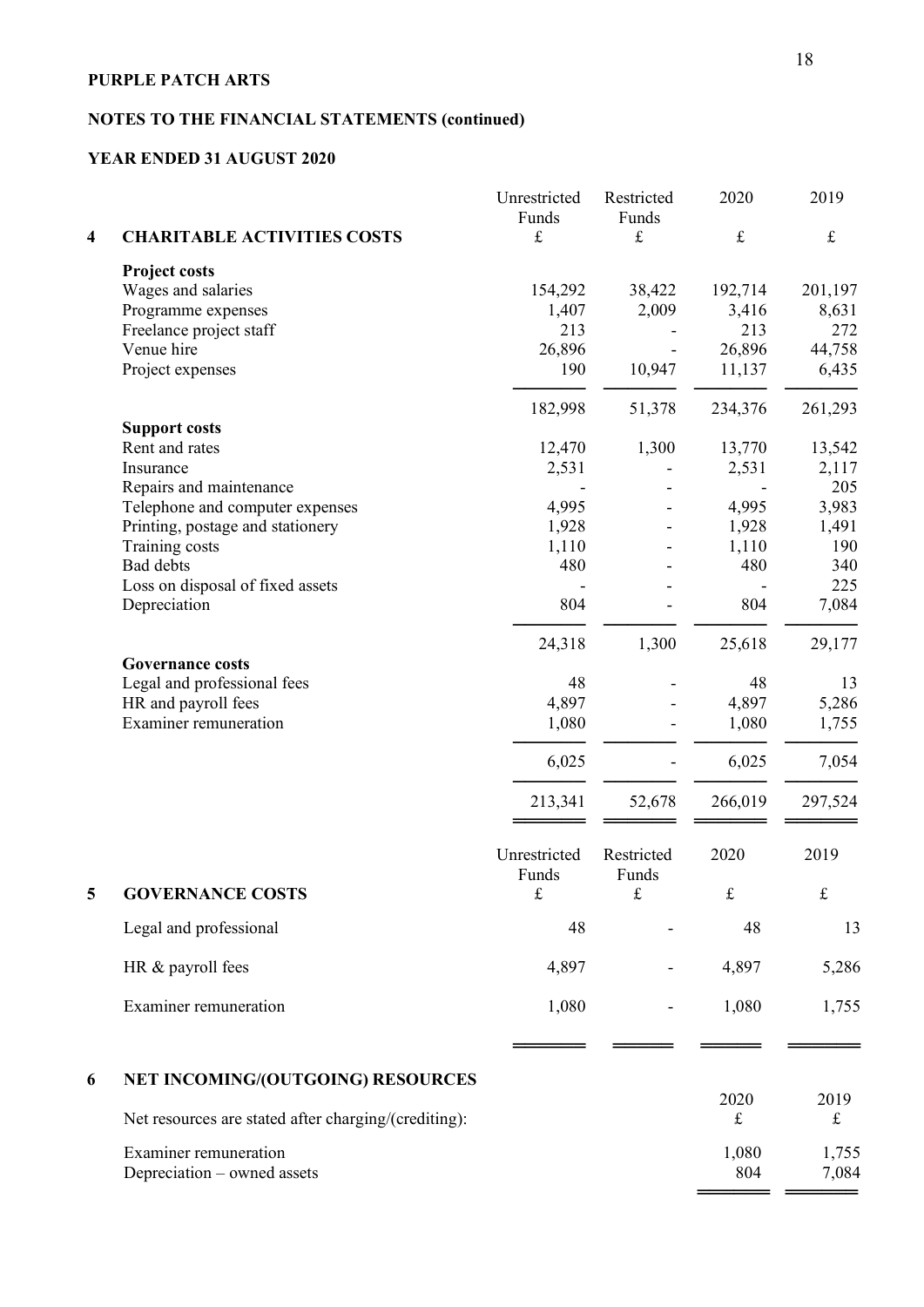#### **NOTES TO THE FINANCIAL STATEMENTS (continued)**

## **YEAR ENDED 31 AUGUST 2020**

## **7 TRUSTEES' REMUNERATION AND BENEFITS**

Trustees' travel expenses for the year ended 31 March 2020 were £Nil (2019: £Nil).

| 8 | <b>STAFF COSTS</b><br>The aggregate payroll costs were:            | 2020<br>£        | 2019<br>£ |
|---|--------------------------------------------------------------------|------------------|-----------|
|   | Salaries and wages                                                 | 187,348          | 189,359   |
|   | Social security costs                                              | 3,002            | 9,682     |
|   | Pension contributions                                              | 2,364            | 2,156     |
|   |                                                                    | 192,714          | 201,197   |
|   | The average number of employees during the<br>year was as follows: |                  |           |
|   |                                                                    | Number           | Number    |
|   | Number of staff                                                    | 20               | 22        |
|   | Employees earning more than £50,000 per<br>annum:                  | $\boldsymbol{0}$ | $\Omega$  |
|   | Between £50,000 and £60,000                                        | $\boldsymbol{0}$ | $\Omega$  |
|   |                                                                    |                  |           |

## **9 PENSION COSTS**

The charity operates a defined contribution pension scheme. The assets of the scheme are held separately from those of the charity in an independently administered fund. The pension cost charge represents contributions payable by the charity to the fund and amounted to £2,364 (2019: £2,156).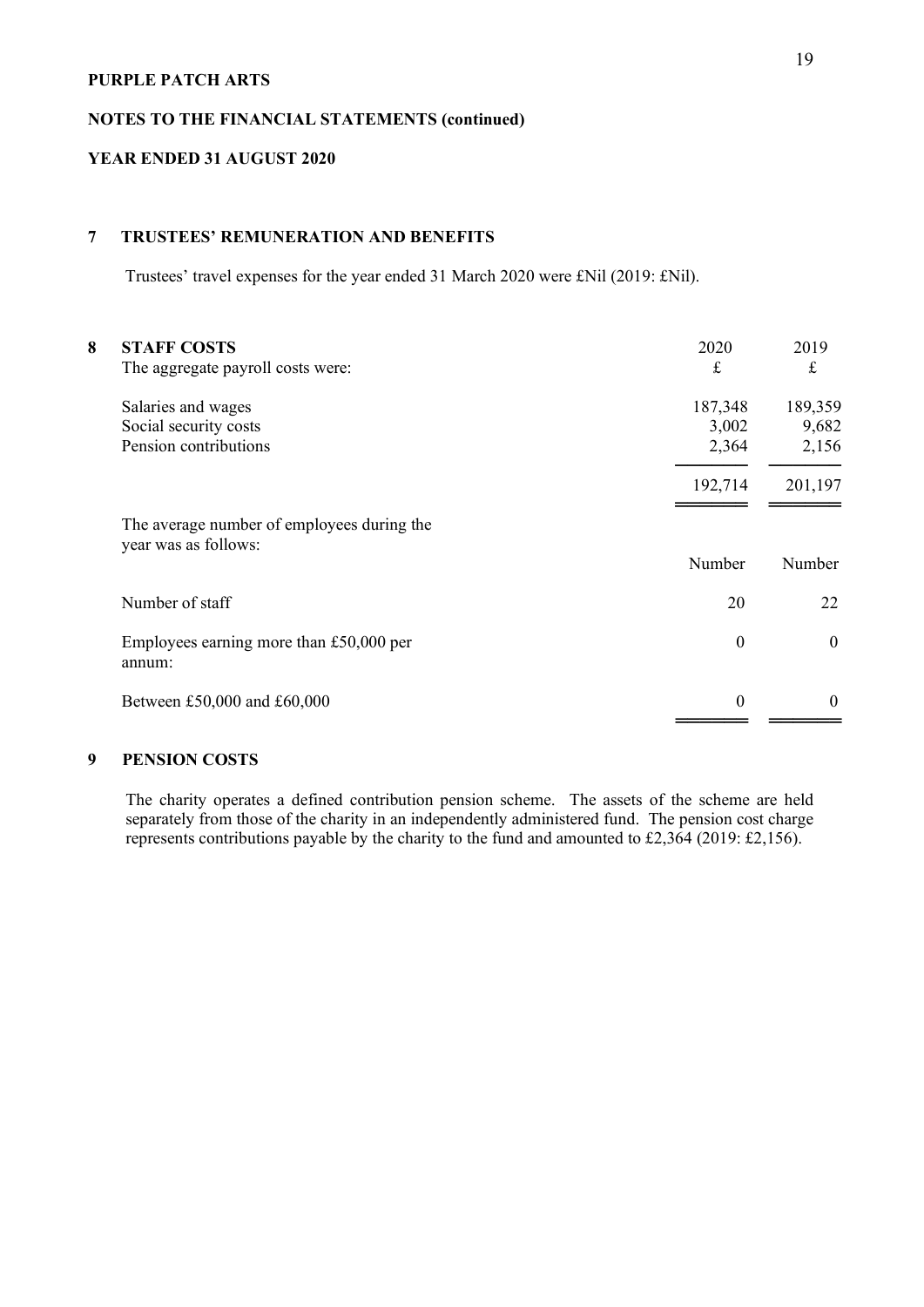## **NOTES TO THE FINANCIAL STATEMENTS (continued)**

### **YEAR ENDED 31 AUGUST 2020**

| 10 | <b>TANGIBLE FIXED ASSETS</b>                                                                          | Computer<br>Equipment<br>$\pounds$           | Total<br>$\pounds$                            |
|----|-------------------------------------------------------------------------------------------------------|----------------------------------------------|-----------------------------------------------|
|    | <b>COST</b><br>At 1 September 2019<br>Additions<br>Disposals                                          | 24,818                                       | 24,818                                        |
|    | At 31 August 2020                                                                                     | 24,818                                       | 24,818                                        |
|    | <b>DEPRECIATION</b><br>At 1 September 2019<br>Charge for the year<br>On disposals                     | 23,682<br>804                                | 23,682<br>804                                 |
|    | At 31 August 2020                                                                                     | 24,486                                       | 24,486                                        |
|    | <b>NET BOOK VALUE</b><br>At 31 August 2020                                                            | 332                                          | 332                                           |
|    | At 31 August 2019                                                                                     | 1,136                                        | 1,136                                         |
| 11 | <b>DEBTORS: AMOUNTS FALLING DUE WITHIN ONE YEAR</b><br>Trade debtors<br>Prepayments<br>Accrued income | 2020<br>$\pounds$<br>3,200<br>4,344<br>6,381 | 2019<br>$\pounds$<br>2,126<br>4,986<br>31,896 |
|    |                                                                                                       | 13,925                                       | 39,008                                        |
| 12 | <b>CREDITORS: AMOUNTS FALLING DUE WITHIN ONE YEAR</b>                                                 | 2020<br>$\pounds$                            | 2019<br>$\pounds$                             |

| Trade creditors<br>Accruals | 36<br>10,469             | 139<br>2,176             |
|-----------------------------|--------------------------|--------------------------|
| Deferred income             | 19,861                   | $\overline{\phantom{0}}$ |
| Other creditors             | $\overline{\phantom{0}}$ | 216                      |
|                             | 30,366                   | 2,531                    |

══════════<br>═════════════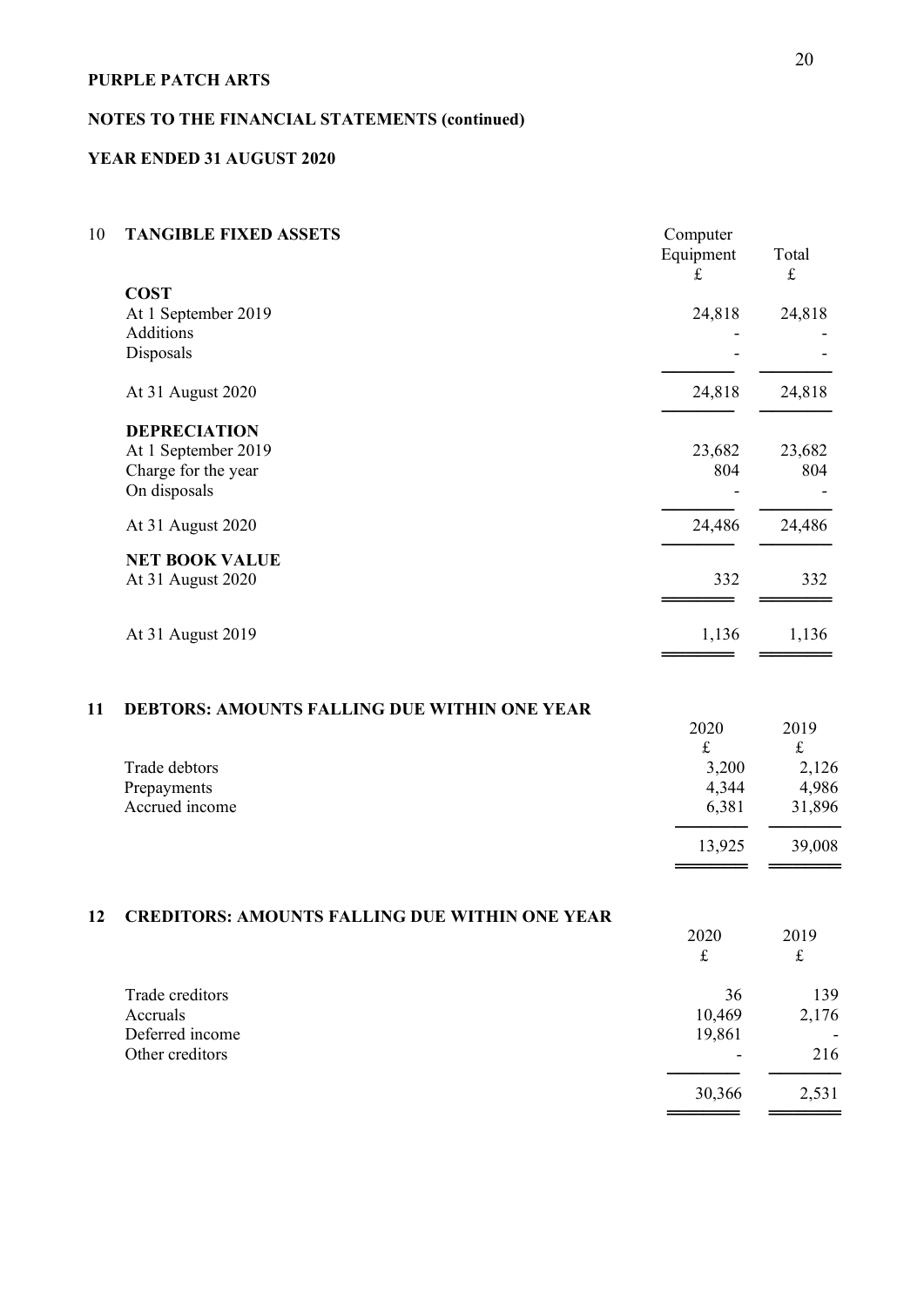## **NOTES TO THE FINANCIAL STATEMENTS (continued)**

### **YEAR ENDED 31 AUGUST 2020**

## **13 MOVEMENT IN FUNDS**

|                                                      | <b>Net</b><br>movement<br>in funds<br>At 1.9.19<br>At 31.8.20<br>£<br>£<br>£ |                     |                  |  |
|------------------------------------------------------|------------------------------------------------------------------------------|---------------------|------------------|--|
| <b>Unrestricted funds</b><br><b>Restricted funds</b> | 40,207<br>45,135                                                             | 32,259<br>(28, 655) | 72,466<br>16,480 |  |
| <b>TOTAL FUNDS</b>                                   | 85,342                                                                       | 3,604               | 88,946           |  |

Net movement in funds included in the above are as follows:

|                                                      | Incoming<br>resources<br>£ | Resources<br>Expended | Movement<br>in funds<br>£ |
|------------------------------------------------------|----------------------------|-----------------------|---------------------------|
| <b>Unrestricted funds</b><br><b>Restricted funds</b> | 245,600<br>24,023          | (213,341)<br>(52,678) | 32,259<br>(28, 655)       |
| <b>TOTAL FUNDS</b>                                   | 269,623                    | (266, 019)            | 3,604                     |

## **14 OPERATING LEASES**

### **The total future minimum lease payments under non-cancellable operating leases as follow**

|                                              | 2019<br>£ | 2020<br>£ |
|----------------------------------------------|-----------|-----------|
| Not later than 1 year                        | 3,764     | 13,680    |
| Later than 1 year and not later than 5 years | 1,146     | 1,344     |
|                                              | 4,910     | 15,024    |
|                                              |           |           |

## **15 CONTROLLING PARTY**

The charity is controlled by the Trustees. No one Trustee has ultimate control.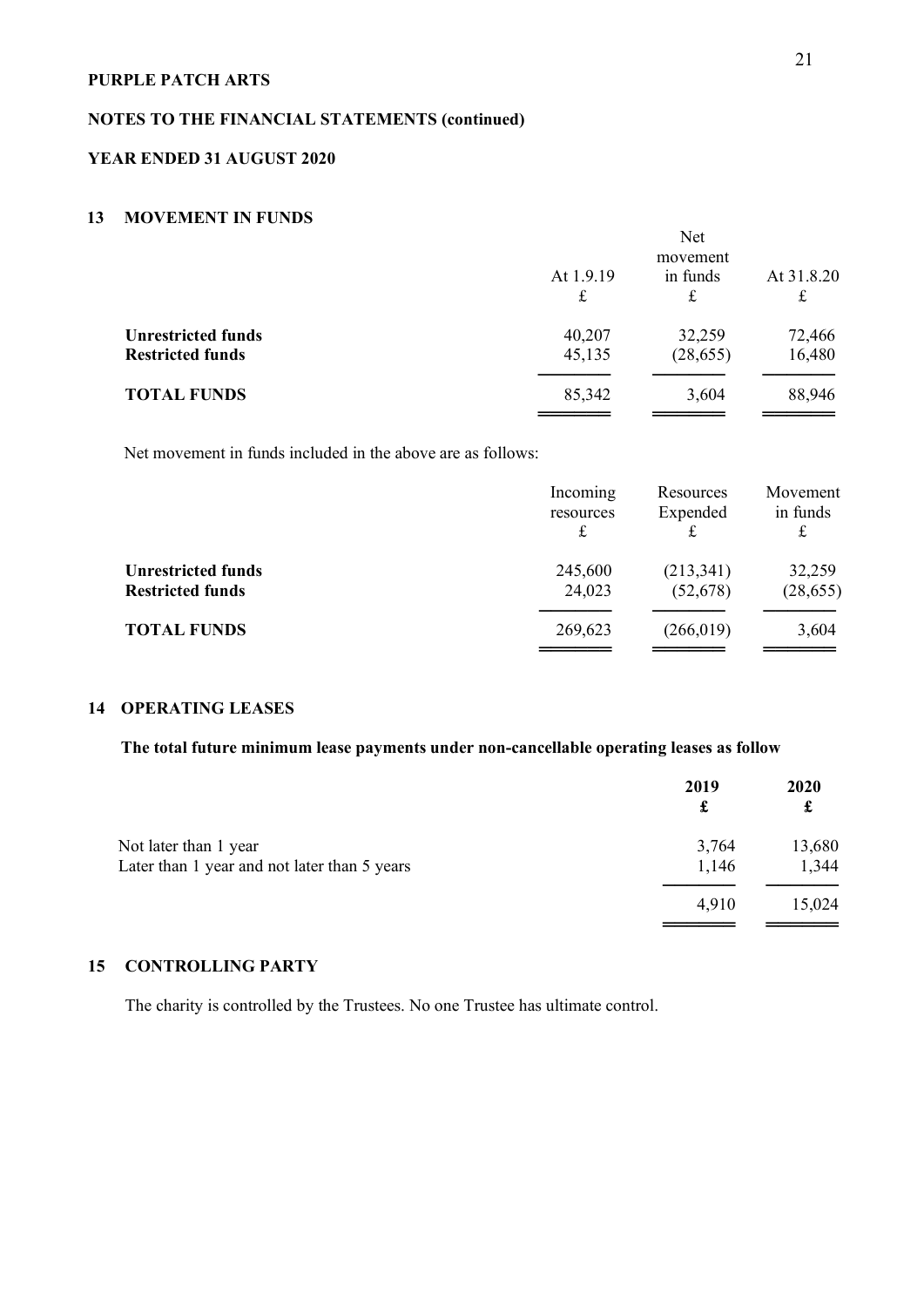## **DETAILED STATEMENT OF FINANCIAL ACTIVITIES**

### **YEAR ENDED 31 AUGUST 2020**

| <b>INCOMING RESOURCES</b>                           | 2020<br>$\pounds$ | 2019<br>$\pounds$ |
|-----------------------------------------------------|-------------------|-------------------|
| <b>Voluntary Income</b>                             |                   |                   |
| Donations                                           | 855               | 1,055             |
|                                                     | 855               | 1,055             |
| Incoming resources from charitable activities       |                   |                   |
| Grant income                                        | 78,523            | 144,761           |
| Programmes income                                   | 189,195           | 197,420           |
| Trading income                                      | 1,050             | 1,866             |
|                                                     | 268,768           | 344,047           |
| <b>Total incoming resources</b>                     | 269,623           | 345,102           |
| <b>RESOURCES EXPENDED</b>                           |                   |                   |
| <b>Project costs</b>                                |                   |                   |
| Wages and salaries                                  | 192,714           | 201,197           |
| Programme expenses                                  | 3,416             | 8,631             |
| Freelance project staff                             | 213               | 272               |
| Venue hire                                          | 26,896            | 44,758            |
| Project expenses                                    | 11,137            | 6,435             |
|                                                     | 234,376           | 261,293           |
| <b>Support costs</b>                                |                   |                   |
| Rent and rates                                      | 13,770            | 13,542            |
| Insurance                                           | 2,531             | 2,117             |
| Repairs and maintenance                             |                   | 205               |
| Telephone and computer expenses                     | 4,995             | 3,983             |
| Printing, postage and stationery                    | 1,928             | 1,491             |
| Training costs                                      | 1,110             | 190               |
| Bad debts                                           | 480               | 340               |
| Loss on disposal of fixed assets<br>Depreciation    | 804               | 225<br>7,084      |
|                                                     |                   |                   |
|                                                     | 25,618            | 29,177            |
| <b>Governance costs</b>                             |                   |                   |
| Legal and professional fees                         | 48                | 13                |
| HR and payroll fees<br><b>Examiner remuneration</b> | 4,897<br>1,080    | 5,286<br>1,755    |
| <b>Total resources expended</b>                     | 266,019           | 297,524           |
| Net income                                          | 3,604             | 47,578            |
|                                                     |                   |                   |